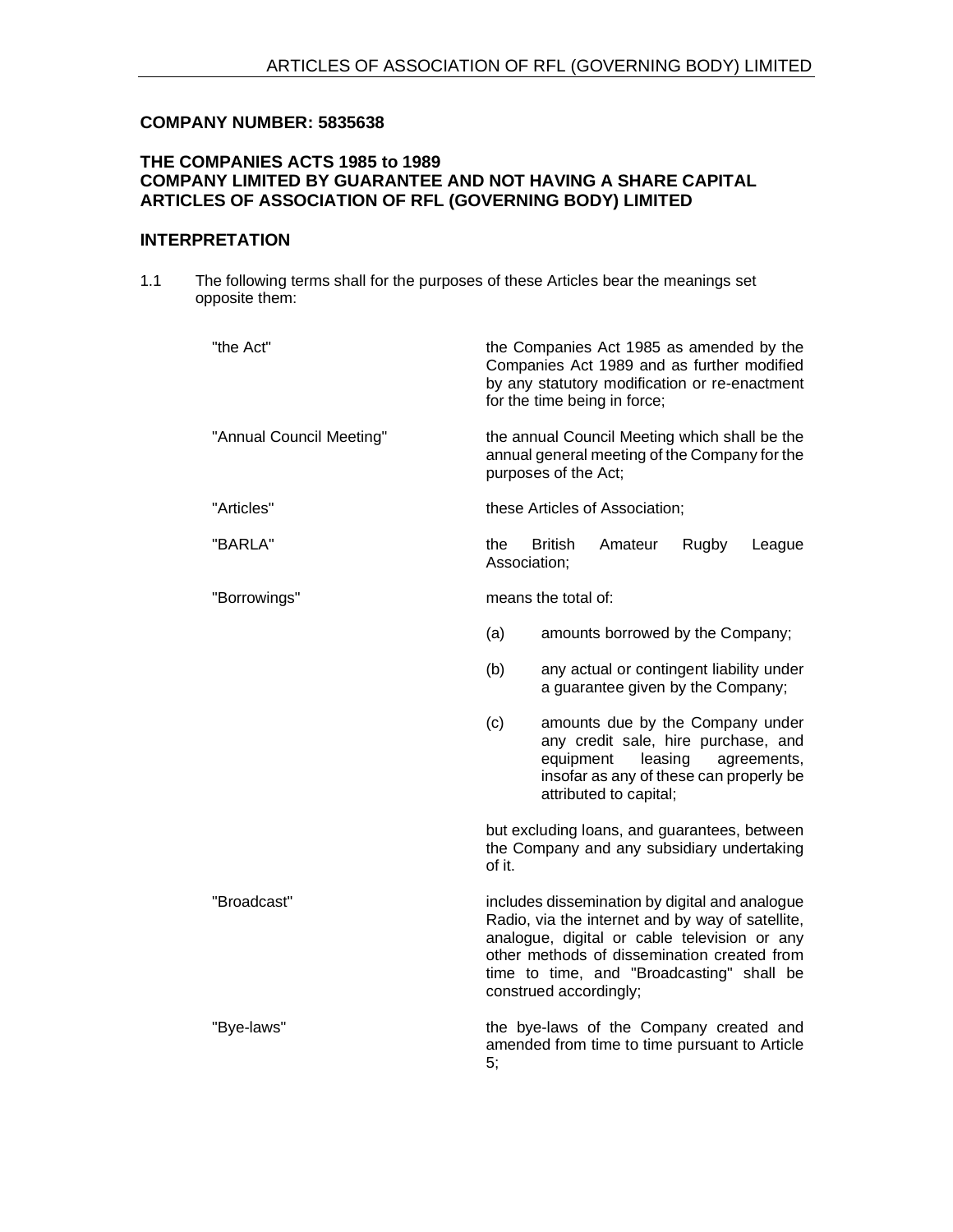| "Championship"                                   | the divisional competition run by the Company<br>in which certain Members participate from time<br>to time or any successor or replacement<br>competition and which may be known by<br>another name;                                                         |
|--------------------------------------------------|--------------------------------------------------------------------------------------------------------------------------------------------------------------------------------------------------------------------------------------------------------------|
| "Championship Members"                           | those Clubs who are Members and who: (i) if<br>the relevant time is during a Season started<br>that Season in the Championship; or (ii) if the<br>relevant time is after completion of a Season,<br>will be starting the next Season in the<br>Championship; |
| "Clear days"                                     | a period of days exclusive of the day on which<br>a notice is served or deemed to be served and<br>of the day for which it is given;                                                                                                                         |
| "Club"                                           | any rugby league club which is admitted by the<br>Council as a Member of the Company from<br>time to time in accordance with these Articles;                                                                                                                 |
| "Club Official"                                  | any director, secretary, chief executive, chair,<br>employee or duly authorised agent of a Club;                                                                                                                                                             |
| "communication" or "electronic<br>communication" | the same meaning as in the Electronic<br>Communications Act 2000;                                                                                                                                                                                            |
| "Community Affiliated member"                    | means each Community Club, Community<br>League and Community Organisation that has<br>affiliated to the RFL in accordance with these<br>Articles;                                                                                                            |
| "Community Board"                                | the Community Board constituted pursuant to<br>Article 79;                                                                                                                                                                                                   |
| "Community Club"                                 | a club which has teams playing in tiers 4 to 6<br>of the RFL competition structure;                                                                                                                                                                          |
| "Community Game"                                 | rugby league activity that takes place in tiers 4<br>to 6 of the RFL competition structure;                                                                                                                                                                  |
| "Community League"                               | An organisation which organises a league in<br>tiers 4 to 6 of the RFL competition structure.<br>For the avoidance of doubt this does not<br>include the RFL;                                                                                                |
| "Community Organisation"                         | an organisation that represents a defined part<br>of the community game which is not a<br>Community Club or Community League<br>including, but not limited to, referee societies;                                                                            |
| "Council"                                        | means the members of the Company for the<br>purposes of the Act;                                                                                                                                                                                             |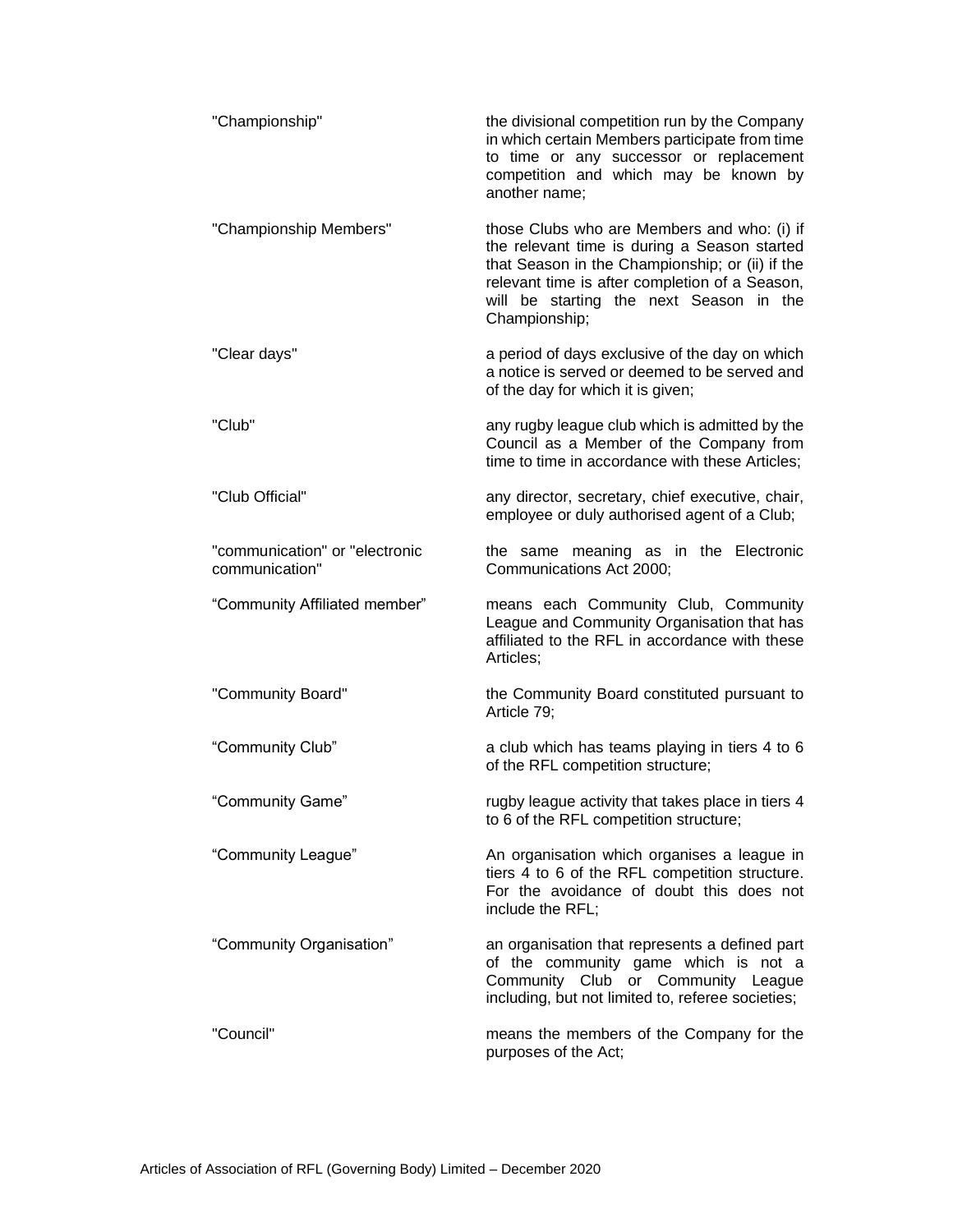| "Council Meeting"          | the Act;  | a Council meeting which shall be a general<br>meeting of the Company for the purposes of                                                                                                                                                                                                                                                      |
|----------------------------|-----------|-----------------------------------------------------------------------------------------------------------------------------------------------------------------------------------------------------------------------------------------------------------------------------------------------------------------------------------------------|
| "Cup"                      |           | the annual Rugby League Challenge Cup<br>Competition or such competition which<br>replaces it from time to time, by whatever<br>name it may be known, more particularly<br>described in the Operational Rules;                                                                                                                                |
| "Cup Tie"                  |           | any Rugby League match in the Cup;                                                                                                                                                                                                                                                                                                            |
| "directors" or "the Board" |           | the board of directors of the Company<br>established in accordance with Article 43, the<br>members of which are directors for the<br>purposes of the Act;                                                                                                                                                                                     |
| "Executive Director"       |           | an executive director appointed under Article<br>43 from time to time;                                                                                                                                                                                                                                                                        |
| "financial statements"     |           | the income and expenditure account, balance<br>sheet and such other financial reports<br>prepared in accordance with any statutory<br>requirements from time to time in force;                                                                                                                                                                |
| "Game"                     |           | means the game of Rugby League Football;                                                                                                                                                                                                                                                                                                      |
| "Honorary Positions"       |           | the honorary positions of patron, life president,<br>president, vice-president, life vice-president<br>and life member as set out in the Bye-laws and<br>to which individuals shall be appointed in<br>accordance with the Bye-laws but which shall<br>not confer membership of the Company on the<br>individual for the purposes of the Act; |
| "Independent Person"       | a person: |                                                                                                                                                                                                                                                                                                                                               |
|                            | (a)       | who does not have a Relevant<br>Association with any Club or Member;<br>and                                                                                                                                                                                                                                                                   |
|                            | (b)       | who is not a Relative of any person<br>who has a Relevant Association with a<br>Club or Member;                                                                                                                                                                                                                                               |
| "in writing"               |           | written, printed or lithographed, or partly one<br>and partly another, and other modes of<br>representing or reproducing words in a visible<br>form including for the avoidance of doubt,<br>electronic communications;                                                                                                                       |
| "IRL"                      | League;   | the organisation which governs and oversees<br>the Game at international and representative<br>level currently known as International Rugby                                                                                                                                                                                                   |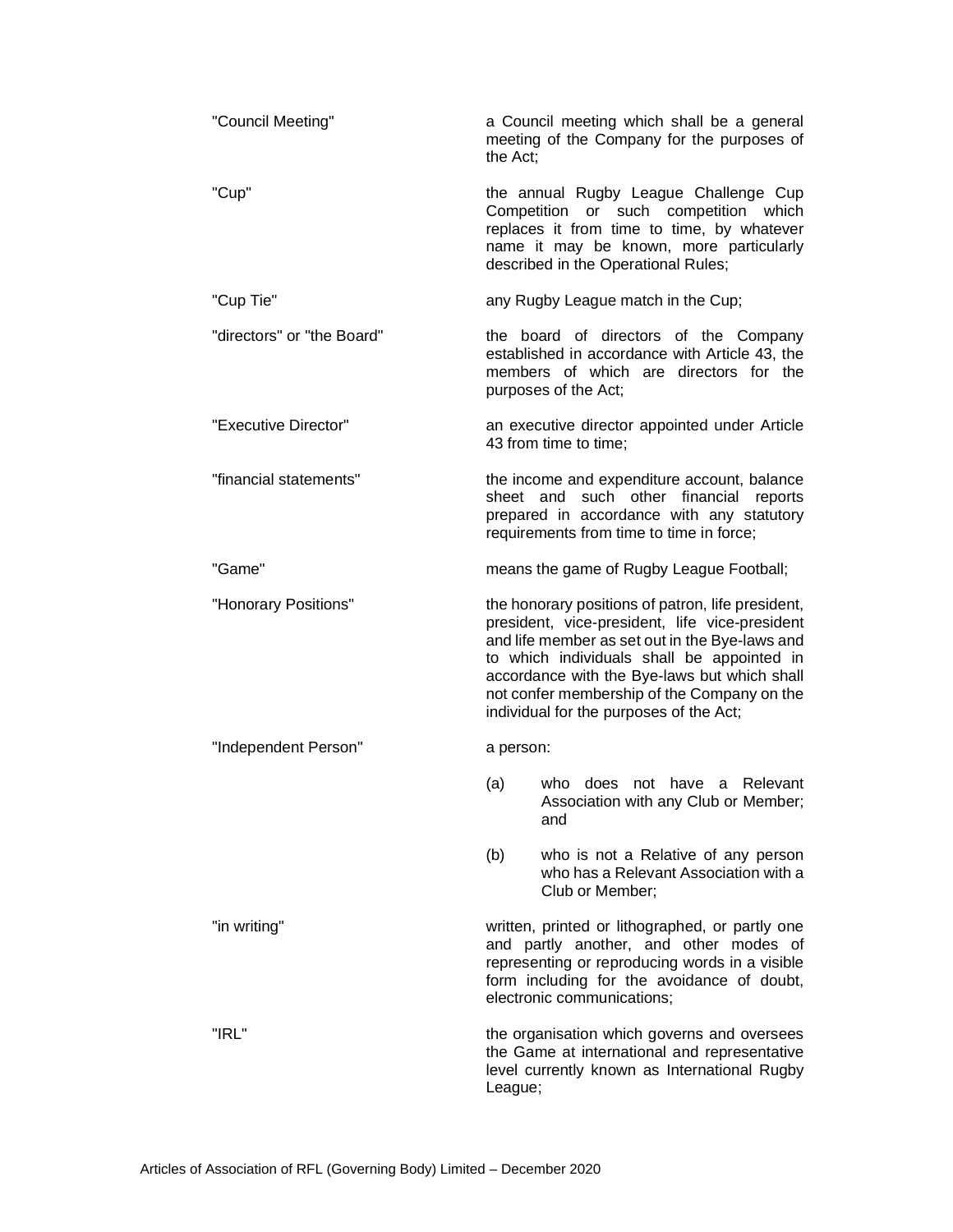| "IRL Regulations"  |           | the rules and regulations of the IRL as may be<br>amended from time to time;                                                                                                                                                                                                |
|--------------------|-----------|-----------------------------------------------------------------------------------------------------------------------------------------------------------------------------------------------------------------------------------------------------------------------------|
| "Laws of the Game" |           | the rules, regulations and standing orders<br>which relate to the playing of the Game;                                                                                                                                                                                      |
| "League 1"         |           | the divisional competition run by the Company<br>in which certain Members participate from time<br>to time or any successor or replacement<br>competition and which may be known by<br>another name;                                                                        |
| "League 1 Members" |           | those Clubs who are Members and who: (i) if<br>the relevant time is during a Season started<br>that Season in League 1; or (ii) if the relevant<br>time is after completion of a Season, will be<br>starting the next Season in League 1;                                   |
| "League Match"     | structure | any Rugby League match in any of the League<br>Competitions<br>based<br>(for<br>the<br>avoidance of doubt excluding the Cup) set out<br>in the Operational Rules;                                                                                                           |
| "Match"            |           | any of the following:                                                                                                                                                                                                                                                       |
|                    | (a)       | a Cup Tie;                                                                                                                                                                                                                                                                  |
|                    | (b)       | a League Match; or                                                                                                                                                                                                                                                          |
|                    | (c)       | any other Rugby League match played<br>by any Club or between two Club(s);                                                                                                                                                                                                  |
| "Match Official"   |           | any of the following:                                                                                                                                                                                                                                                       |
|                    | (a)       | referee;                                                                                                                                                                                                                                                                    |
|                    | (b)       | touch judge;                                                                                                                                                                                                                                                                |
|                    | (c)       | in-goal judge;                                                                                                                                                                                                                                                              |
|                    | (d)       | fourth official/reserve referee;                                                                                                                                                                                                                                            |
|                    | (e)       | the match commissioner;                                                                                                                                                                                                                                                     |
|                    | (f)       | the interchange official;                                                                                                                                                                                                                                                   |
|                    | (g)       | timekeeper; and                                                                                                                                                                                                                                                             |
|                    | (h)       | the video referee.                                                                                                                                                                                                                                                          |
| "Member"           | avoidance | each of those Clubs and other bodies admitted<br>to membership of the Company and who shall<br>together form the Council in accordance with<br>the provisions of these Articles but, for the<br>of doubt, excluding Honorary<br>Positions and Community Affiliated Members; |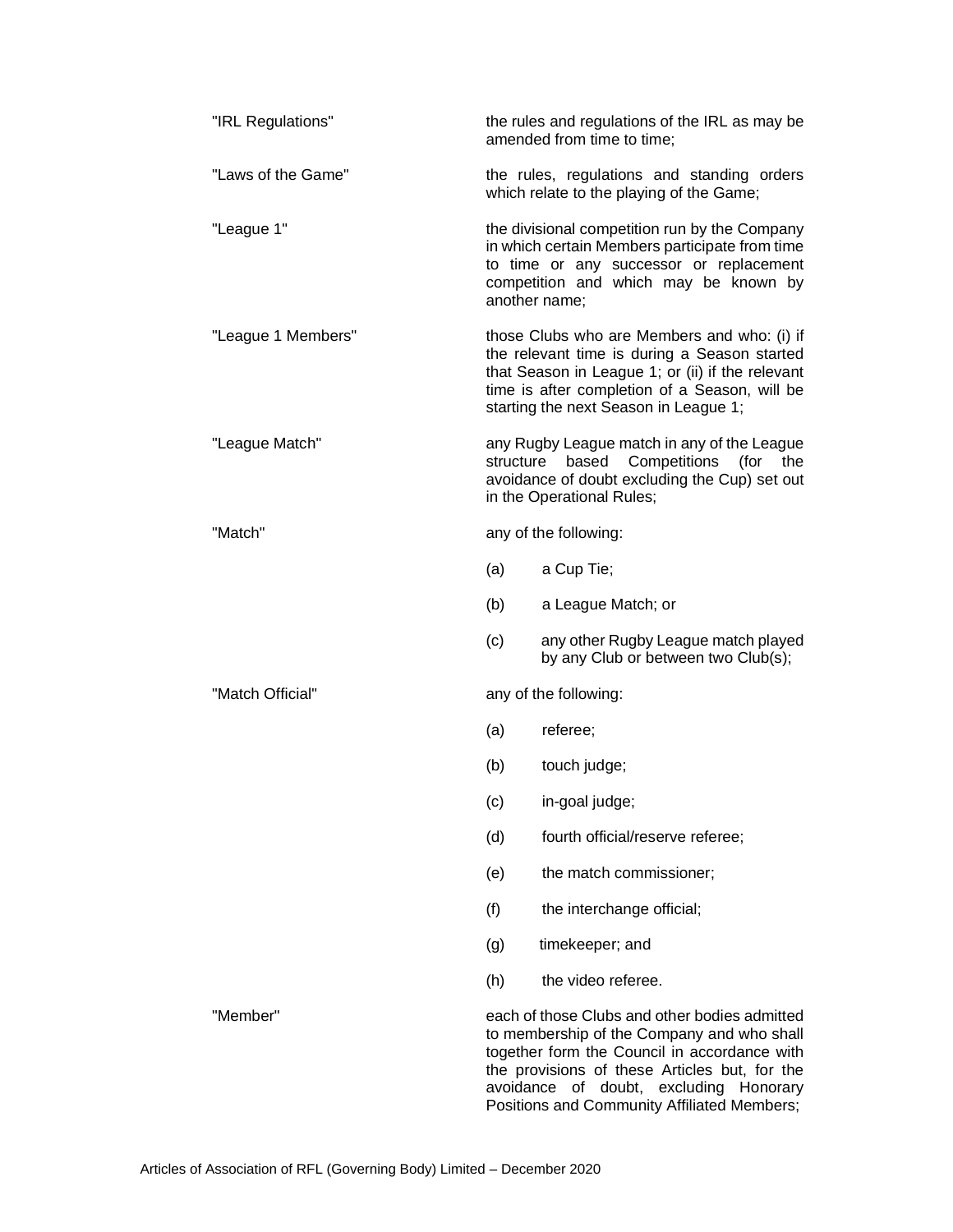| "Non-Executive Directors     | those persons appointed from time to time as<br>the Non-Executive Directors of the Company<br>pursuant to Article 45;                                                                                                                                                                                                                                                     |
|------------------------------|---------------------------------------------------------------------------------------------------------------------------------------------------------------------------------------------------------------------------------------------------------------------------------------------------------------------------------------------------------------------------|
| "the Office"                 | the registered office of the Company created<br>and amended from time to time;                                                                                                                                                                                                                                                                                            |
| "Operational Rules"          | the operational rules of the Company adopted<br>pursuant to Article 95 from time to time;                                                                                                                                                                                                                                                                                 |
| "Operational Rules Tribunal" | the panel of persons selected by the Board<br>from time to time to comprise the Operational<br>Rules Tribunal in accordance with these<br>Articles:                                                                                                                                                                                                                       |
| "Ordinary Resolution"        | a resolution of the Council passed at a duly<br>convened meeting of the Council by simple<br>majority on a show of hands or, on a poll, more<br>than 50% of the votes given in relation to that<br>resolution which must in either case include<br>the affirmative votes of not less than four<br>Championship or League 1 Members and not<br>less than four SLE Members; |
| "Regulations"                | the regulations and policies of the Company<br>made by the Board in accordance with Article<br>5 and amended from time to time;                                                                                                                                                                                                                                           |
| "Relative"                   | the spouse, parent or grandparent, child or<br>grandchild, brother, sister, co-habitee<br>or<br>business partner of the person concerned;                                                                                                                                                                                                                                 |
| "Relevant Association"       | that at the time the test is applied or at any time<br>within the period of 12 months preceding that<br>date, the person concerned is or was:                                                                                                                                                                                                                             |
|                              | (a)<br>a Club Official or a partner in or the<br>sole proprietor of the Club or Member<br>concerned;                                                                                                                                                                                                                                                                      |
|                              | (b)<br>a creditor of the Club or Member<br>concerned (excluding normal trade<br>credit); or                                                                                                                                                                                                                                                                               |
|                              | (c)<br>a professional adviser to a Club or<br>Member;                                                                                                                                                                                                                                                                                                                     |
| "Representative"             | the person nominated by a Member to<br>represent the Member at meetings of the<br>Council pursuant to Article 3.3;                                                                                                                                                                                                                                                        |
| "Representative Match"       | any of the following:                                                                                                                                                                                                                                                                                                                                                     |
|                              | international<br>match of Rugby<br>(a)<br>an<br>Football<br>played<br>between<br>League                                                                                                                                                                                                                                                                                   |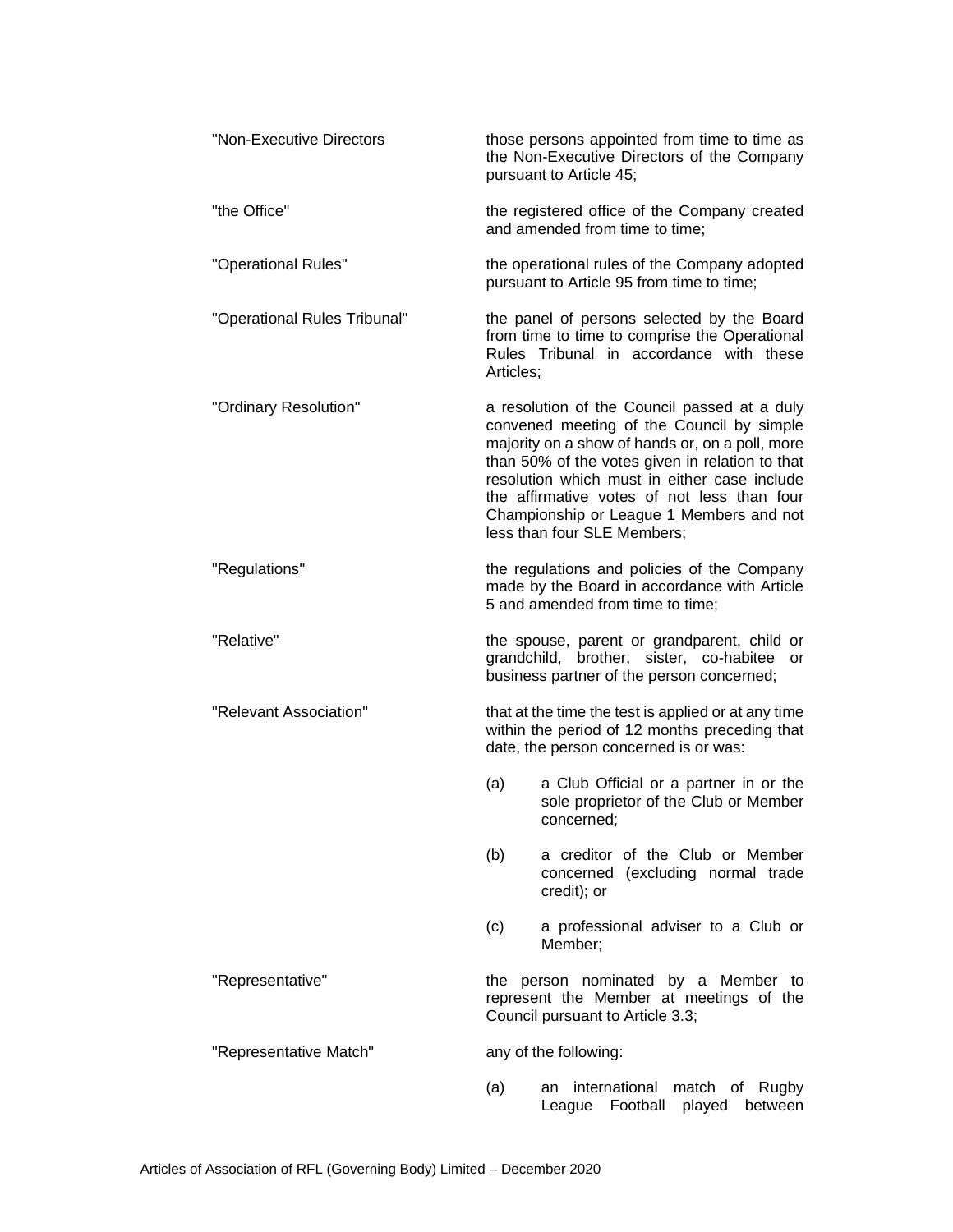senior/open age or restricted age-level teams from different countries; (b) a test match (ie a game of Rugby League Football played between teams representing members of the RLIF); (c) a representative match between two county teams in Great Britain and Ireland at either senior/open age level or restricted age level; or (d) such other representative matches or games other than Club versus Club games that the Board may decide from time to time which may include (in the Board's discretion) by way of example, Matches organised by BARLA and inter-services Matches; "Season" in each year the period beginning on the day of the first League Match, Representative Match or Cup Tie (whichever is the sooner) and ending on 30 November unless due to exceptional circumstances the Board directs that it should finish on an alternative date; "Secretary" the secretary of the Company or any other person appointed to perform the duties of the secretary of the Company pursuant to section 283 of the Act, including a joint, assistant or deputy Secretary; "SLE" Super League Europe Limited (a limited liability company registered in England with company number 3238540 and whose registered office is at Fourways House, 57 Hilton Street, Manchester, M1 2EJ and whose members participate in the rugby league competition known as the Super League; "SLE Members" those Clubs who are Members of the Company and who, at the relevant time, are also members of SLE; "Special Resolution" a resolution of the Council passed at a duly convened meeting of the Council by 75% of Members present and voting on a show of hands or 75% of the votes given on a poll, which must in either case include the affirmative votes of not less than four Championship or League 1 Members and not less than four SLE Members;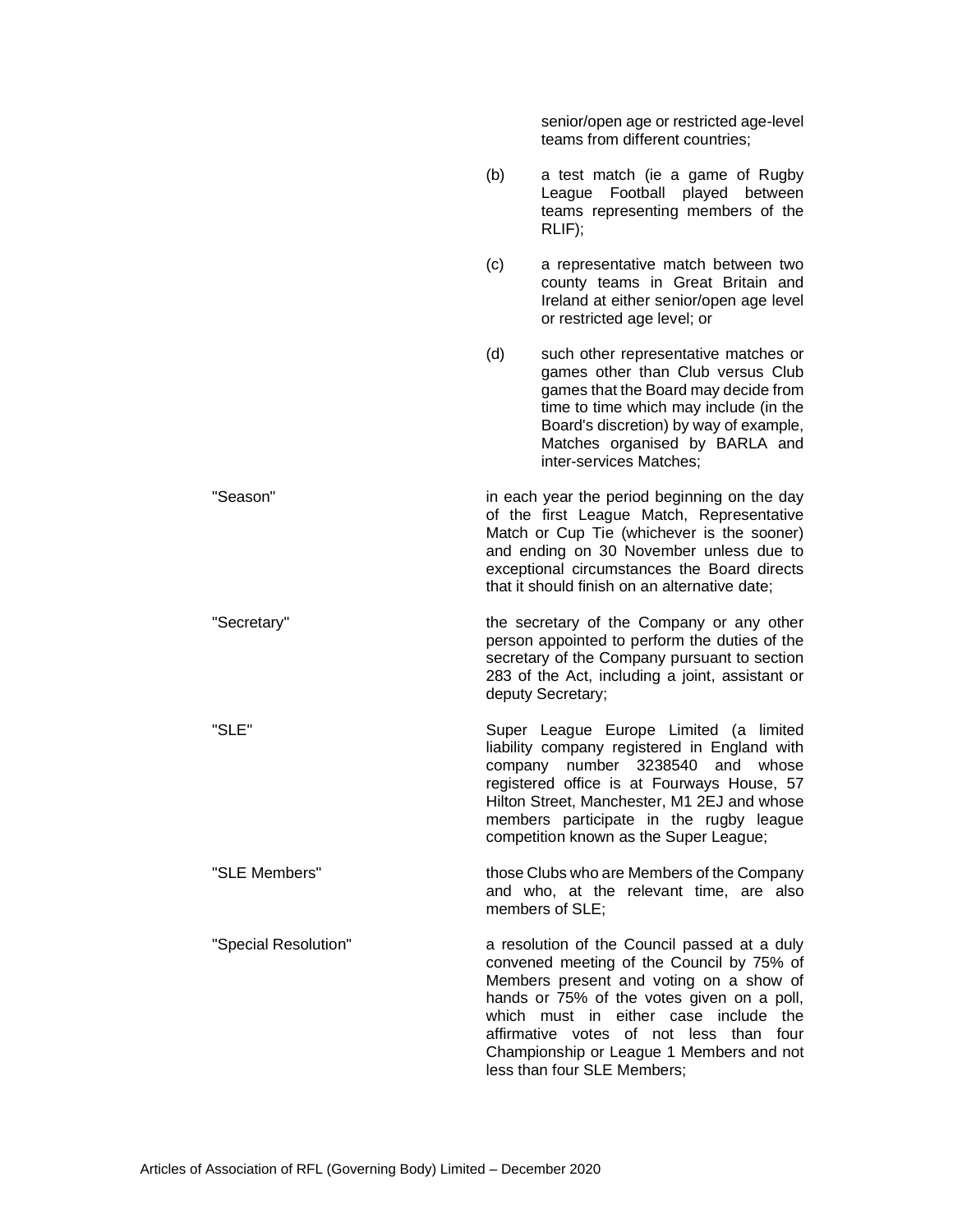| "Tier Four" | All Leagues and competitions operating at the<br>fourth tier of the RFL competition structure as<br>specified from time to time by the Board; |
|-------------|-----------------------------------------------------------------------------------------------------------------------------------------------|
| "Tier Five" | All Leagues and competitions operating at the<br>fifth tier of the RFL competition structure as<br>specified from time to time by the Board;  |
| "Tier Six"  | All Leagues and competitions operating at the<br>sixth tier of the RFL competition structure as<br>specified from time to time by the Board;  |
| "Website"   | Company's website which<br>the<br>be<br>may<br>accessed at www.rugby-league.com; and                                                          |
| "Weekend"   | Friday, Saturday and Sunday (inclusive).                                                                                                      |

- 1.2 Words importing the singular number only shall include the plural number, and vice versa. Words importing the masculine gender only shall include the feminine gender. Words importing persons shall include corporations and unincorporated associations.
- 1.3 Subject as aforesaid, any words or expressions defined in the Act or any statutory modification thereof in force at the date on which these Articles become binding on the Company shall, if not inconsistent with the subject or context, bear the same meanings in these Articles.

# **OBJECTS**

2. The Company is established for the purposes expressed in the Memorandum of Association of the Company.

# **MEMBERS**

3.1 The subscribers to the Memorandum of Association of the Company; the Members as at the date of incorporation of the unincorporated association known as the Rugby Football League (save where removed in accordance with these Articles); and such other persons as are admitted as members by the Council in accordance with these Articles (and any applicable Rules) shall be the Members of the Company. Every person who wishes to become a Member shall deliver to the Company an application for Member in such form as the Directors require executed by him. Any application for Member shall be made to the Chair and shall be assessed against such criteria as the Council may specify from time to time. Membership is not transferable and shall cease on dissolution.

The Board shall be entitled to admit representatives of the community game to Membership which shall comprise of a representative of:

- a) Education rugby league settings;
- b) Higher Education rugby league settings;
- c) Tier Four Leagues;
- d) Tier Five and Tier Six Adult Leagues; and
- e) Tier Five Youth and Junior Leagues,

provided that: i) such representatives are the same individuals who represent those sections of the Community Game on the Community Board and ii) such representatives' membership of the Company is conditional upon and shall automatically terminate on that individual ceasing to be the relevant section's representative on the Community Board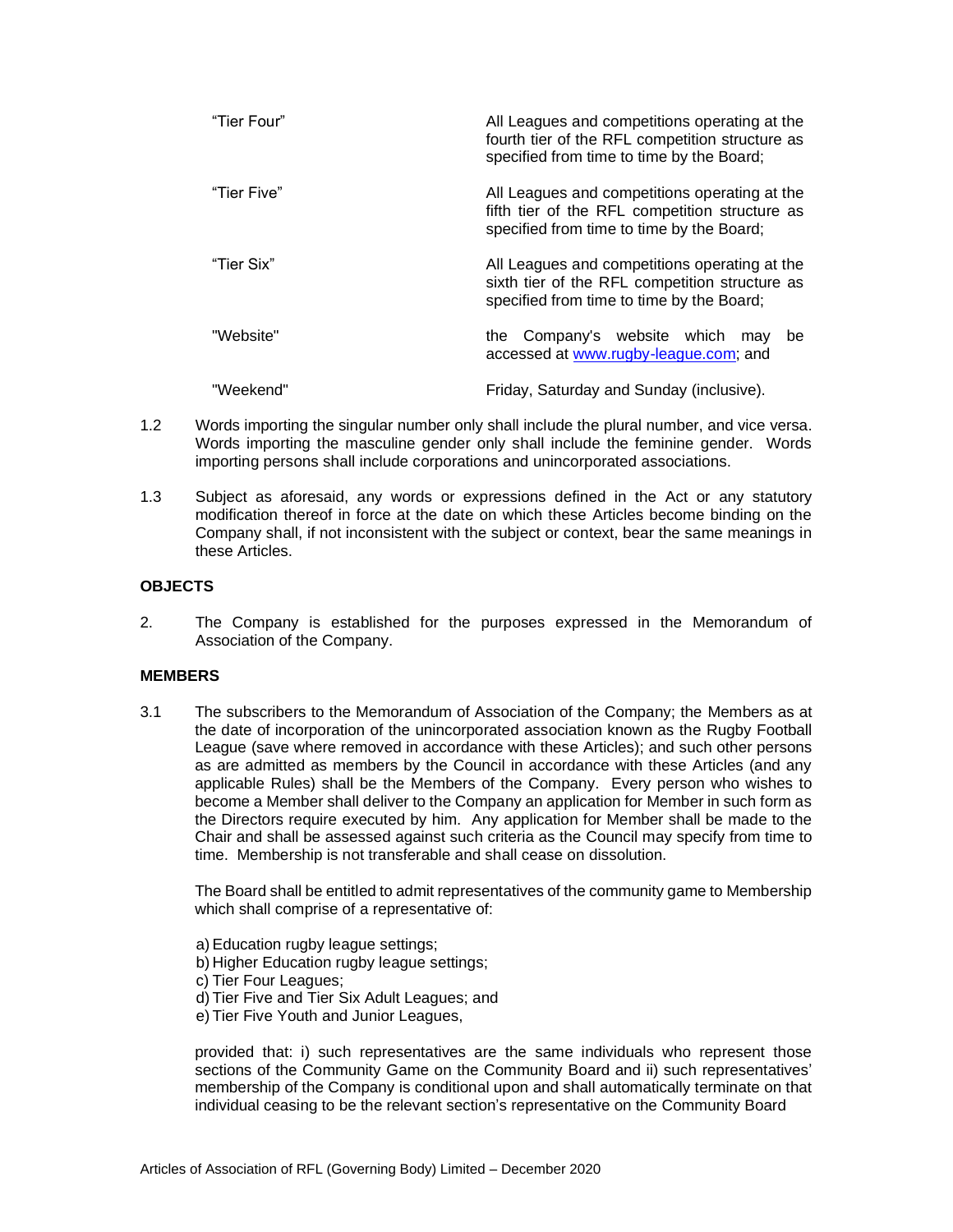- 3.2 The provisions of section 352 of the Act shall be observed by the Company and every Member shall either sign a written consent to become a Member or sign the Register of Members on becoming a Member.
- 3.3 The Board may require as a condition for the grant of Member a financial deposit (of such sum as the Board may require) which shall be placed at the disposal of the Company to be utilised by the Company at its discretion upon default by the Member of any of its obligations to the Company. Every corporation and unincorporated association which is admitted as a Member may exercise such powers as are prescribed by section 375 of the Act. Provided that the Representative (or any deputy) so appointed must, in each case, be selected from the following people: the Chairperson, Chief Executive, Vice Chairperson, Director or Managing Director of that Member or their nearest equivalents if the Member is not incorporated. Each Member shall endeavour to ensure that there is a continuity of representation at Council Meetings (in terms of the individuals who attend).
- 4.1 Members shall have such rights and obligations as set out in these Articles and any Bye-Laws, Operational Rules or similar and each Member by becoming and remaining a Member agrees to be bound by the RFL Memorandum, Articles of Association, Bye-Laws and Operational Rules and agrees and accepts the primacy of the RFL Memorandum. Articles of Association, Bye-Laws and Operational Rules in the event of conflict with their own Memorandum, Articles of Association, Bye-Laws, Constitution, Operational Rules or similar.
- 4.2 Each Club Official by participating in the Game agrees to be bound by the RFL Memorandum, Articles of Association, Bye-Laws and Operational Rules and agrees and accepts the primacy of the RFL Memorandum. Articles of Association, Bye-Laws and Operational Rules.
- 4.3 Each Member by becoming and remaining a member agrees to observe the RFL's Anti-Doping Rules, Safeguarding Vulnerable Groups Rules, Safeguarding Policy, Diversity and Anti-Racism Policies, Respect Policy and Code of Conduct on Betting & Related Activity and any other rules and policies that may from time to time be adopted by the RFL through the RFL Board and shall ensure that each of their constituent members, employees, officials, volunteers and similar shall observe such rules and policies and shall make it a condition of employment or engagement or of participation in any rugby league competition that each such members, employees, officials, volunteers or similar shall observe such rules and policies.
- 4.4 Subject to the other provisions of these Articles each Member shall have the right to:
	- (a) attend and vote at all meetings of Council in accordance with Articles 31 to 40;
	- (b) (if it is a Club) share in the profits of the Company or any distribution of its funds; and
	- (c) (if it is a Club) participate in one of the Company's competitions.
- 5. The Council may from time to time make, vary and revoke Bye-laws relating to the Company's relationship with SLE, the SLE Members, the Championship Members, the League 1 Members, the Members from and representing the Community Game, the Honorary Positions and all aspects of membership of the Company including (without limitation):
	- (a) setting out different categories of membership of the Company;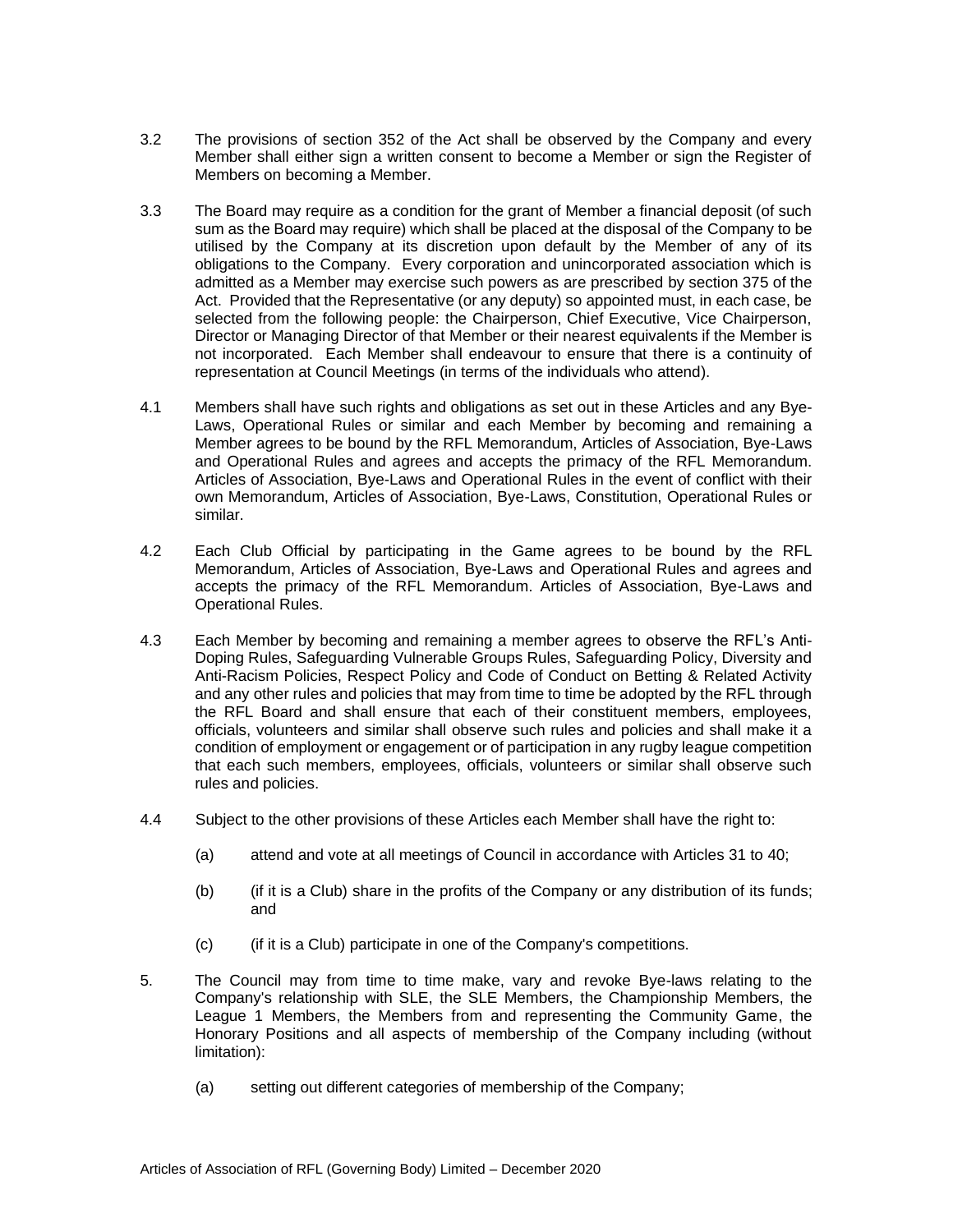- (b) setting out rights, privileges and obligations of the different categories of Member;
- (c) relating to the organisation of Members including, without limitation, rules of finances of and financial and other records and minute books to be kept by members; and
- (d) setting the levels of subscriptions or entrance fees to be paid by the different categories of Member having been requested to consider these matters by the Board.
- 6. The Board shall have the right to expel any Member from membership of the Company for good and sufficient reason, by notice in writing sent by prepaid post to a Member's address, to request that Member to withdraw from membership of the Company within a time specified in such notice. No such notice shall be sent except on a vote of the majority of the directors present and voting, which majority shall include one half of the total number of the Board for the time being.
- 7. If, on the expiry of the time specified in such notice, the Member concerned has not withdrawn from membership by submitting written notice of the Member's resignation, or if at any time after receipt of the notice requesting the Member to withdraw from membership the Member shall so request in writing, the matter shall be submitted to a properly convened and constituted meeting of the Council. The directors and the Member whose expulsion is under consideration shall be given at least 14 days' notice of the meeting, and such notice shall specify the matter to be discussed. The Member concerned shall at the meeting be entitled to present a statement in the Member's defence either verbally or in writing, and shall not be required to withdraw from membership unless the expulsion is approved by a Special Resolution save that the expulsion of BARLA shall require a unanimous decision of Members other than BARLA. If such a vote is carried the Member shall thereupon cease to be a member and the member's name shall be erased from the register of Members.
- 8. Any Member whose subscription or entrance fee is more than six months in arrears shall be deemed to have resigned its membership of the Company unless the Board otherwise decides.

# **COUNCIL MEETINGS**

- 9. Unless otherwise agreed by Council by Ordinary Resolution and subject as set out below, Council Meetings shall be held at least twice each calendar year. The Board shall designate one such meeting as the Annual Council Meeting at such time and place as may be determined by the Board, and shall specify the meeting as such in the notices calling it, provided that so long as the Company holds its first Annual Council Meeting within 18 months after its incorporation it need not hold it in the calendar year of its incorporation or in the following calendar year.
- 10. The Annual Council Meeting shall be held for the following purposes:
	- (a) to receive the reports of the Chair and of the Chief Executive and the directors' report;
	- (b) to consider and if thought fit, approve the accounts of the Company for the most recently-concluded accounting period;
	- (c) to appoint or to approve the reappointment of the auditors to the Company;
	- (d) to elect or re-elect those of the Non-Executive Directors who are retiring by rotation;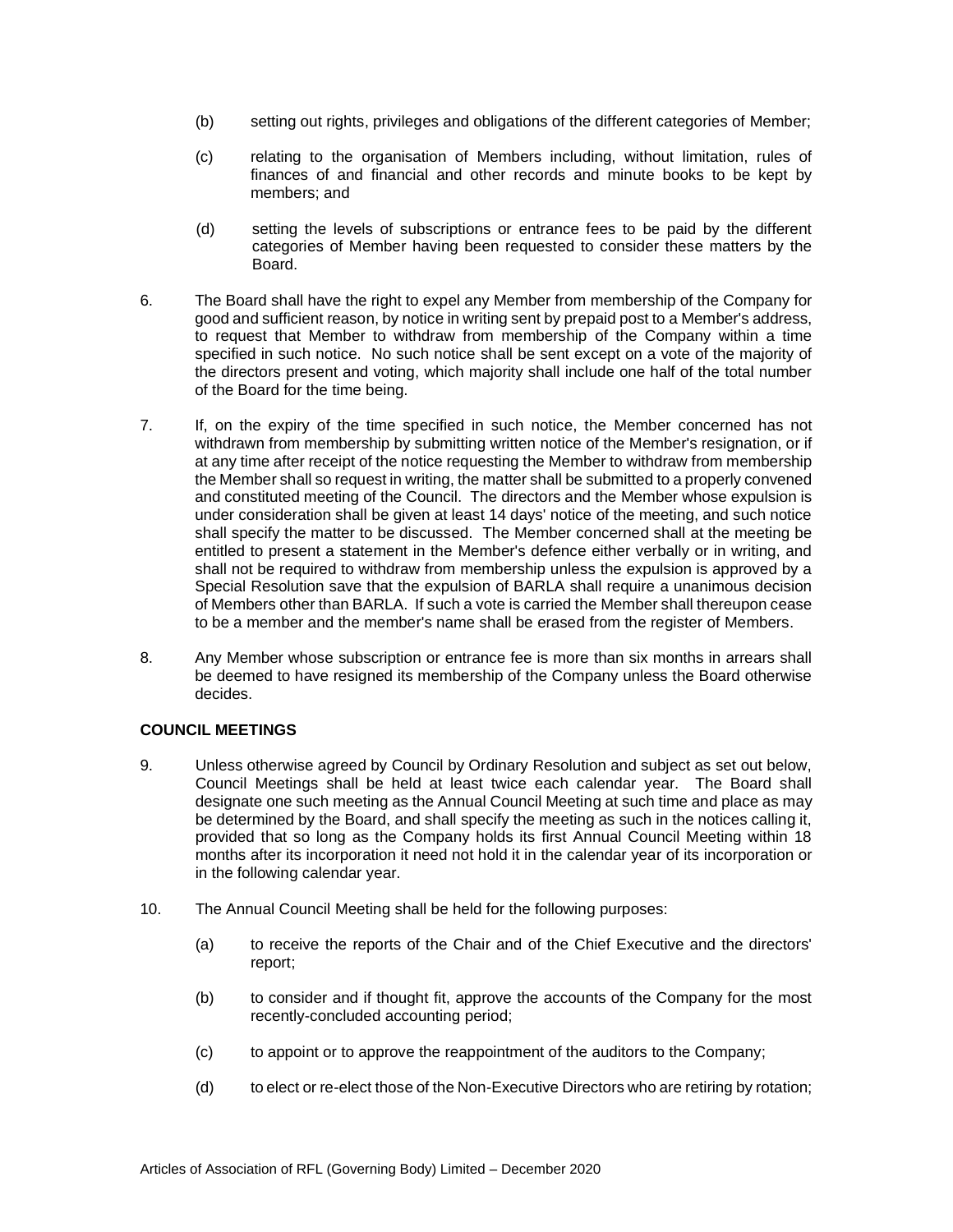- (e) to elect a Life President/President and/or President and/or President elect;
- (f) to elect any Honorary Life members; and
- (g) to transact any other business specified in the notice of meeting.
- 11. All Council Meetings, other than the Annual Council Meeting, shall be called Council Meetings. A Member may propose a resolution (or resolutions) to be considered at a general meeting. Such proposed resolutions must be seconded by another Member and made in writing addressed to the Secretary and be received not less than 35 days before the general meeting at which it is to be proposed.
- 12. The Board may call Council Meetings and, on the requisition of one-tenth of the Members pursuant to the provisions of the Act, shall forthwith proceed to convene a Council Meeting for a date not later than eight weeks after receipt of the requisition. Such requisition must state the object of the meeting. If there are not within England sufficient directors to call a general meeting, any Board member or the secretary may call a general meeting.

#### **NOTICE OF COUNCIL MEETINGS**

- 13. An Annual Council Meeting and a Council Meeting called for the passing of a special resolution or a resolution appointing a person as a director shall be called by at least 28 clear days' notice. All other Council Meetings shall be called by at least 14 clear days' notice but a general meeting may be called by shorter notice if it is so agreed:
	- (a) in the case of an Annual Council Meeting, by all the Members entitled to attend and vote thereat; and
	- (b) in the case of any other meeting by a majority in number of the Members having a right to attend and vote being a majority together holding not less than ninety-five per cent of the total voting rights at the meeting of all the Members.
- 14. The notice shall specify the time and place of the meeting and the general nature of the business to be transacted, with supporting paperwork as appropriate, and in the case of an Annual Council Meeting, shall specify the meeting as such. The notice shall be given to all the Members entitled to vote thereat and to the directors and (if any) the auditors.
- 15. The accidental omission to give notice of a meeting to, or the non-receipt of such notice by, any person entitled to receive notice thereof shall not invalidate any resolution passed, or proceedings had, at any meeting.

# **PROCEEDINGS AT COUNCIL MEETINGS**

- 16. No business shall be transacted at any Council Meeting unless a quorum is present when the meeting proceeds to business. Save as herein otherwise provided the quorum for the transaction of business shall be that number of members holding 50% of the eligible votes for that meeting provided that the Members present include no less than one-third (rounded down) of the SLE Members and no less than one-third (rounded down) of the Championship and League 1 Members (cumulatively).
- 17. If within half an hour from the time appointed for the holding of a Council Meeting a quorum is not present, the meeting, if convened on the requisition of the Members, shall be dissolved. In any other case it shall stand adjourned to the same day in the next week, at the same time and place, or at such other place as the Council may determine, and if at such adjourned meeting a quorum is not present within half an hour from the time appointed for holding the meeting the Members present shall be a quorum.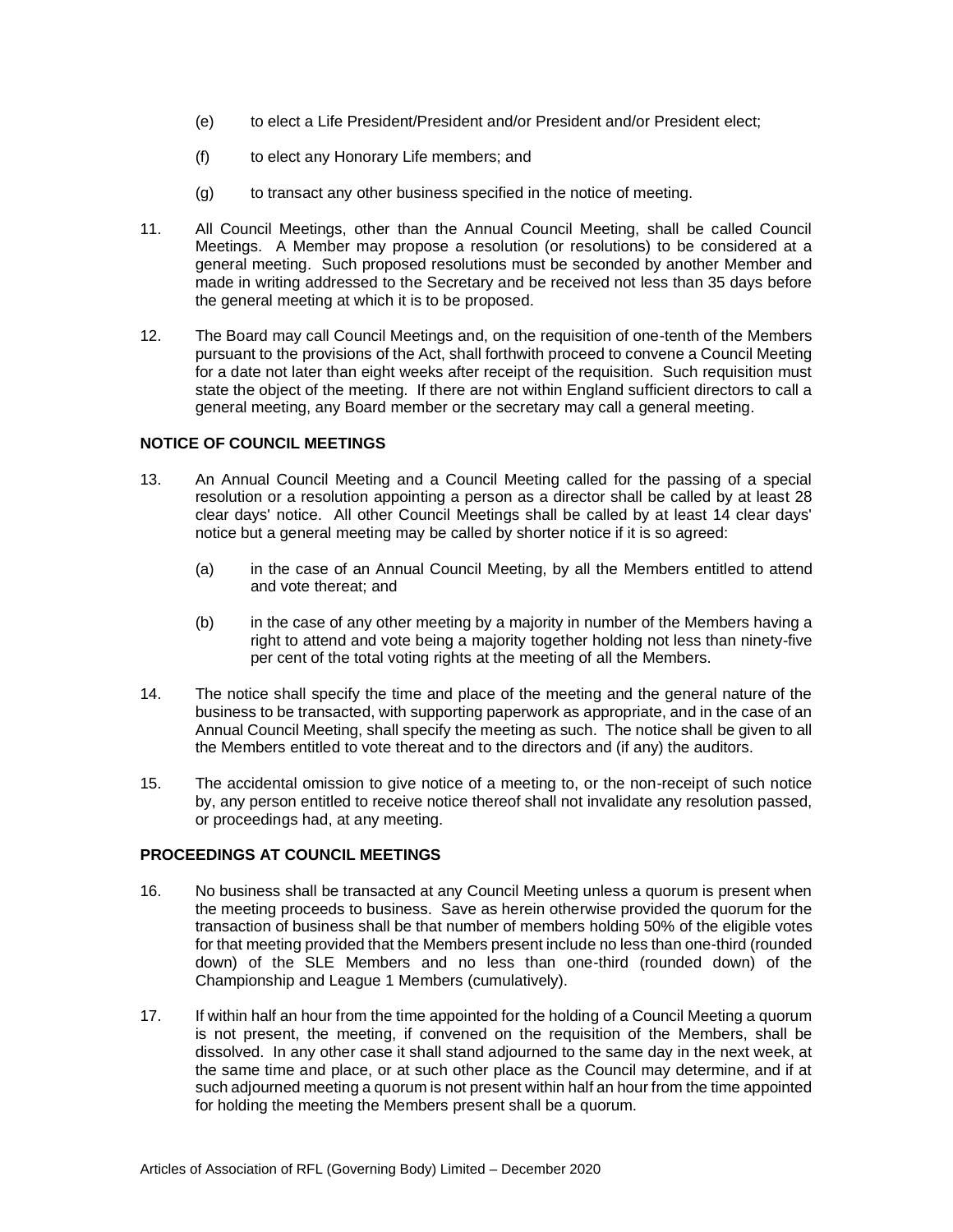- 18. The Chair of the Board or, if he is not present, the most senior Executive Director shall preside as chair at every Council Meeting, but if he shall be absent, or if at any meeting he is not present within 15 minutes after the time appointed for holding the next most senior director who is present and willing to act to preside.
- 19. The chair of the meeting may, with the consent of any meeting at which a quorum is present (and shall if so directed by the meeting), adjourn the meeting from time to time, and from place to place, but no business shall be transacted at any adjourned meeting other than business which might have been transacted at the meeting from which the adjournment took place. Whenever such a meeting is adjourned for 14 days or more, notice of the adjourned meeting shall be given in the same manner as of the original meeting. Save as aforesaid, the Members shall not be entitled to any notice of an adjournment, or of the business to be transacted at an adjourned meeting.
- 20. The chair of the meeting may at any time without the consent of the meeting adjourn any meeting (whether or not it has commenced or a quorum is present) either without fixing a day for the meeting or to another time or place where it appears to him that:
	- (a) Members wishing to attend cannot be conveniently accommodated in the place appointed for the meeting;
	- (b) the conduct of persons present prevents or is likely to prevent the orderly continuation of business; or
	- (c) an adjournment is otherwise necessary so that the business of the meeting may be properly conducted.
- 21. If an amendment shall be proposed to any resolution under consideration but shall in good faith be ruled out of order by the chair of the meeting, the proceedings on the substantive resolution shall not be invalidated by any error in such ruling. With the consent of the chair of the meeting, an amendment may be withdrawn by its proposer before it is voted upon. In the case of a resolution duly proposed as a special or extraordinary resolution, no amendment thereto (other than a mere clerical amendment to correct a typographical error) may in any event be considered or voted upon.
- 22. Subject to the provisions of the Act these Articles and/or the Bye-laws, a resolution put to the vote of a meeting shall be decided on a show of hands unless before, or on the declaration of the result of, the show of hands a poll is duly demanded.
- 23. Subject to the provisions of the Act, a poll may be demanded for the election of the President or the Vice President or on any decision to adjourn a general meeting pursuant to Article 19:
	- (a) by the chair of the meeting; or
	- (b) by at least 5 Members;

and a demand by a person as proxy for Members shall be the same as a demand by the Members.

24. Unless a poll is duly demanded, a declaration by the chair that a resolution has been carried or carried unanimously, or by a particular majority, or lost, or not carried by a particular majority and an entry to that effect in the minutes of the meeting shall be conclusive evidence of the fact without proof of the number or proportion of the votes recorded in favour of or against the resolution.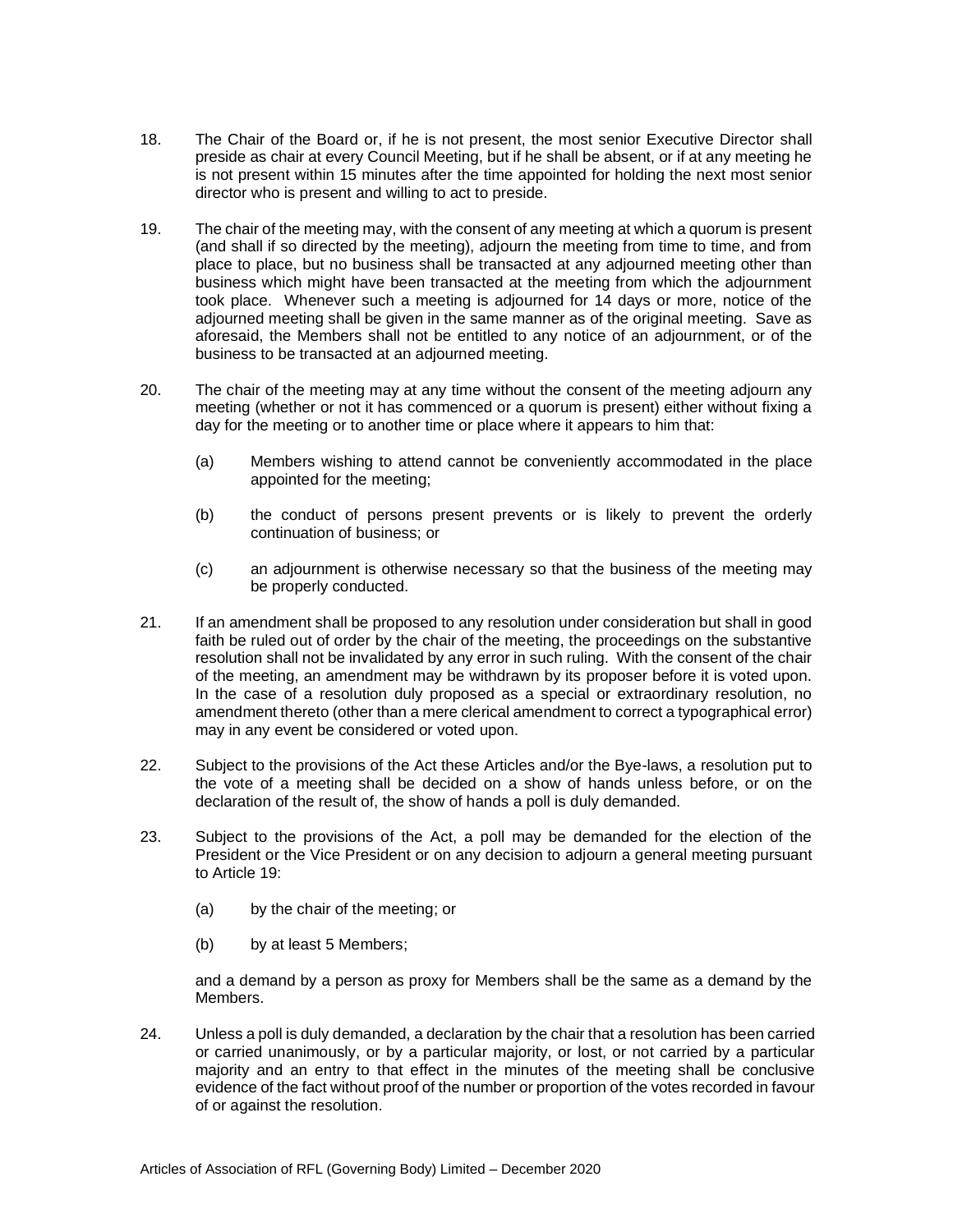- 25. The demand for a poll may, before the poll is taken, be withdrawn but only with the consent of the chair and a demand so withdrawn shall not be taken to have invalidated the result of a show of hands declared before the demand was made.
- 26. A poll shall be taken as the chair directs and he may appoint scrutineers (who need not be Members) and fix a time and place for declaring the result of the poll. The result of the poll shall be deemed to be the resolution of the meeting at which the poll was demanded.
- 27. In the case of an equality of votes, whether on a show of hands or on a poll, the chair shall be entitled to a casting vote in addition to any other vote he may have.
- 28. A poll demanded on a question of adjournment shall be taken forthwith. A poll demanded on any other question shall be taken either forthwith or at such time and place as the chair directs not being more than 30 days after the poll is demanded. The demand for a poll shall not prevent the continuance of a meeting for the transaction of any business other than the question on which the poll was demanded. If a poll is demanded before the declaration of the result of a show of hands and the demand is duly withdrawn, the meeting shall continue as if the demand had not been made.
- 29. No notice need be given of a poll not taken forthwith if the time and place at which it is to be taken are announced at the meeting at which it is demanded. In any other case at least seven clear days' notice shall be given specifying the time and place at which the poll is to be taken.
- 30. A resolution in writing executed by or on behalf of each Member who would have been entitled to vote upon it if it had been proposed at a Council Meeting at which he was present shall be as effectual as if it had been passed at a Council Meeting duly convened and held and may consist of several instruments in the like form each executed by or on behalf of one or more Members.

# **VOTES OF MEMBERS**

- 31. The Council may agree to a Member changing its Representative during the Council year. A Representative may be replaced by his or her deputy, or by a substitute if the deputy is unable to attend in exceptional circumstances provided that notice, specifying a good reason for the substitution, is given to the Secretary not later than close of business on the business day before the Council Meeting concerned.
- 32. A Representative shall, unless the Council otherwise decides no longer be entitled to represent a Member if he is absent without sufficient reason from three consecutive Council Meetings.
- 33. Subject to Article 35, each Member which is not a Club shall have one vote at Council Meetings.
- 34. Subject to Article 35 the number of votes held by each Member shall be calculated as follows:
	- (a) if the number of SLE Members is identical to the number of Championship and League 1 Members (cumulatively) then each such Member shall have one vote;
	- (b) otherwise, the aggregate number of votes of SLE Members on the one hand and of Championship and League 1 Members on the other hand shall be equal so that: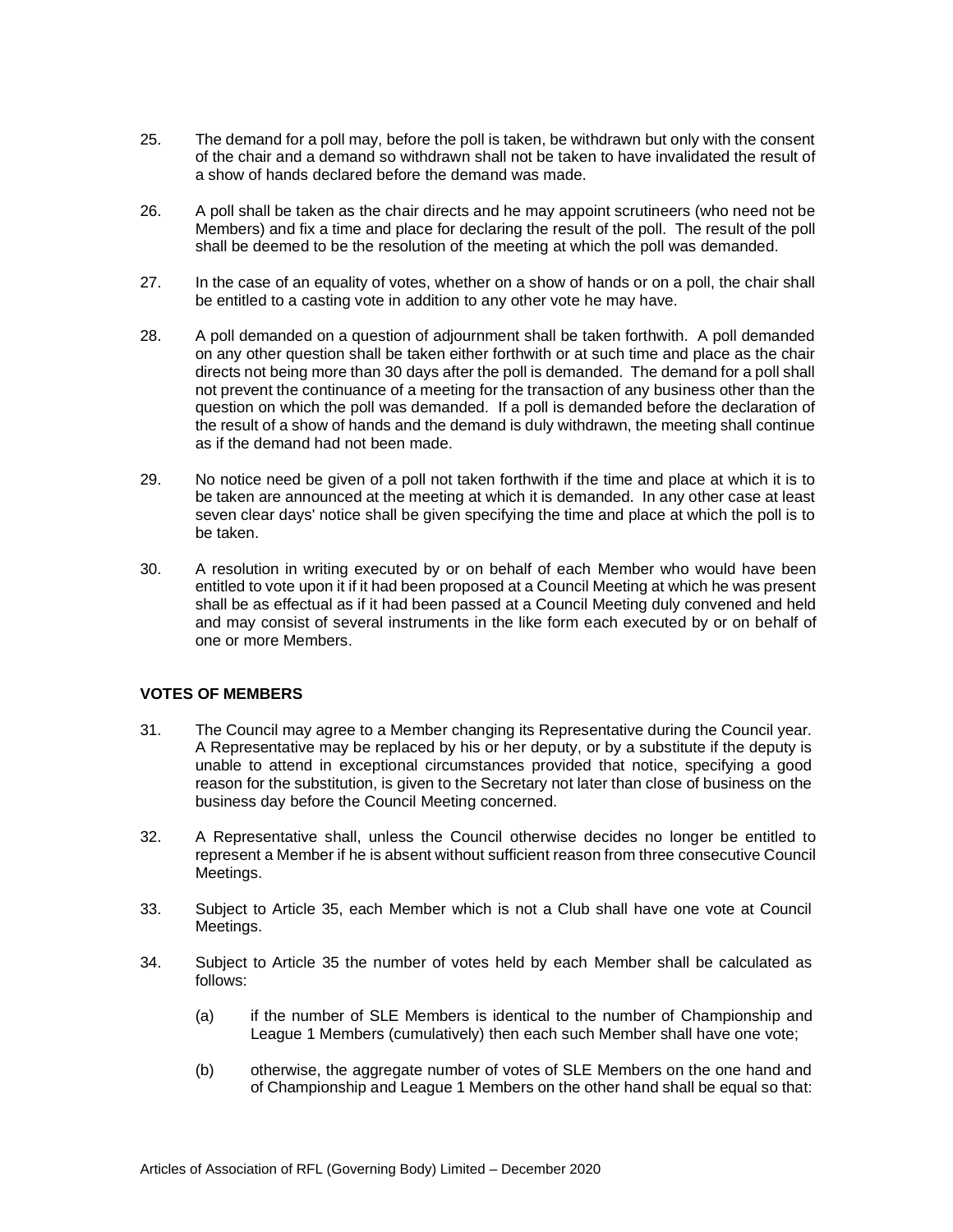(i) if there are more Championship and League 1 Members (cumulatively) than SLE Members, each SLE Member shall have a number of votes calculated as follows:

Number of votes = Number of Championship and League 1 Members Number of SLE Members

and each Championship and League 1 Member shall have one vote but there shall be no rounding so that the number of votes held by a member may include a fraction; or

- (ii) if there are more SLE Members than Championship and League 1 Members (cumulatively), the process described in (i) above shall apply, with the numerator and denominator reversed, so as to calculate the number of votes for Championship and League 1 Members, and each SLE Member shall have one vote; and
- (iii) by way of non-binding example

If there are 20 Championship and League 1 Members (cumulatively) and 12 SLE Members then:

- each Championship or League 1 Member gets one vote

- each SLE Member gets  $20 =$  one and two-thirds votes

12

thus the total number of votes will be 20 for Championship and League 1 Members and 20 for SLE Members.

When calculating votes using this formula, each Championship and League 1 Member shall be considered to have one vote, each non Club Member one vote and each SLE Member such number of votes as is determined by the formula.

35. The appointment of a proxy shall be executed by or on behalf of the appointer and shall be in the following form (or in a form as near thereto as circumstances allow or in any other form which is usual or which the Board may approve)

"RFL (Governing Body) Limited

I/We, cf

being a Member/Members of the above-named Company, hereby appoint

of

, or failing him,

of

 , as my/our proxy to vote in my/our name(s) and on my/our behalf at the annual/extraordinary general meeting of the Company to be held on 20[ ] and at any adjournment thereof.

Signed on 20[ ]."

36. Where it is desired to afford Members an opportunity of instructing the proxy how he shall act the appointment of a proxy shall be in the following form (or in a form as near thereto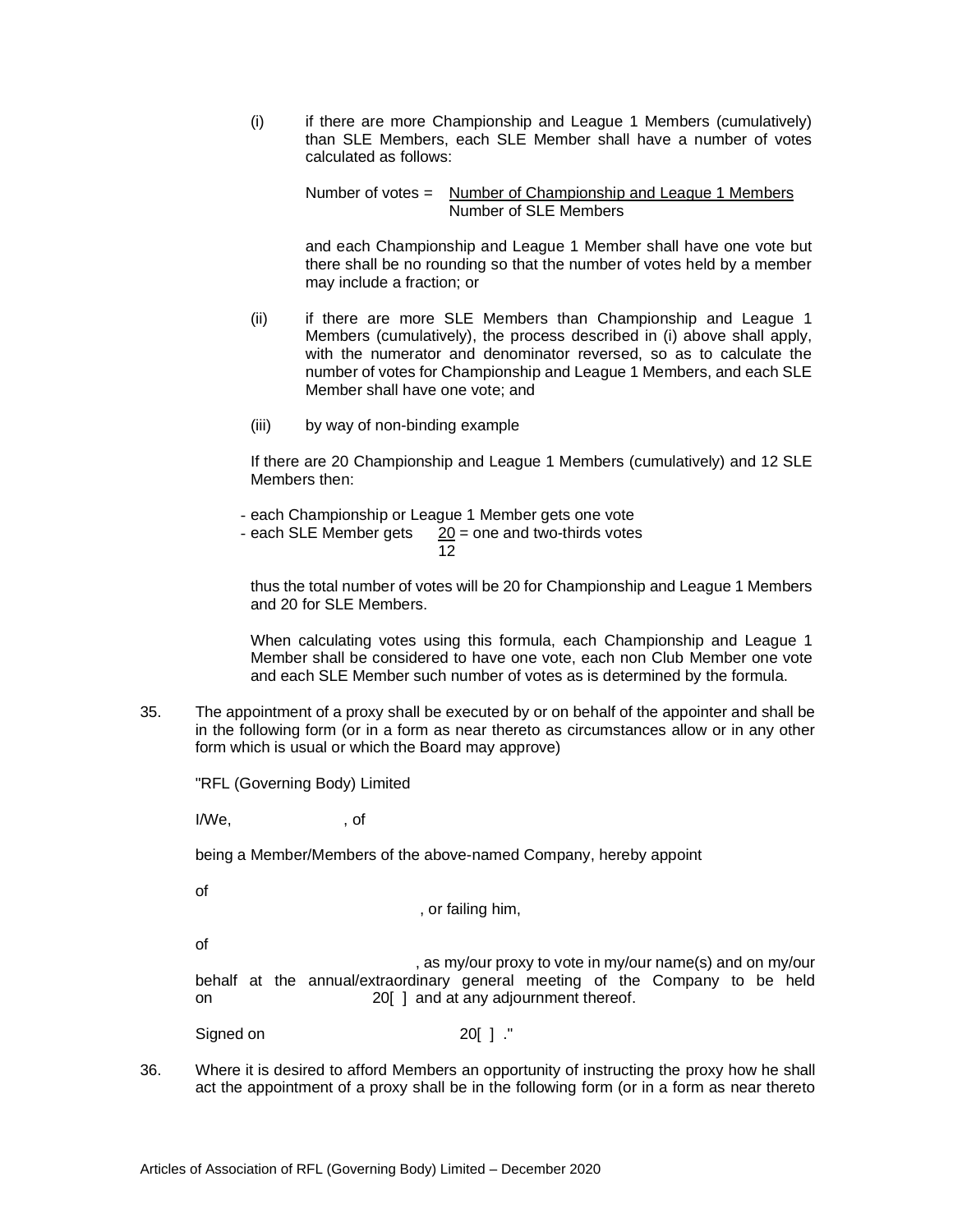as circumstances allow or in any other form which is usual or which the Board may approve):

"RFL (Governing Body) Limited

I/We, the contract of

 , being a Member/Members of the above-named Company, hereby appoint of the contract of the contract of the contract of the contract of the contract of the contract of the contract of the contract of the contract of the contract of the contract of the contract of the contract of the

, or failing him,

of

 , as my/our proxy to vote in my/our name(s) and on my/our behalf at the annual/extraordinary general meeting of the Company to be held on 200[ ], and at any adjournment thereof. This form is to be used in respect of the resolutions mentioned below as follows:

Resolution No. 1 \*for \*against

Resolution No. 2 \*for \*against.

\*Strike out whichever is not desired.

Unless otherwise instructed, the proxy may vote as he thinks fit or abstain from voting.

| Signed this | day of | 20[]." |
|-------------|--------|--------|
|             |        |        |

- 37. The appointment of a proxy and any authority under which it is executed or a copy of such authority certified notarially or in some other way approved by the Board may:
	- (a) in the case of an instrument in writing be deposited at the Office or at such place within England as is specified in the notice convening the meeting or in any instrument of proxy sent out by the Company in relation to the meeting not less than one hour before the time for holding the meeting or adjourned meeting at which the person named in the instrument proposes to vote; or
	- (b) in the case of an appointment contained in an electronic communication, where an address has been specified for the purpose of receiving electronic communications
		- (i) in the notice convening the meeting, or
		- (ii) in any instrument of proxy sent out by the Company in relation to the meeting, or
		- (iii) in any invitation contained in an electronic communication to appoint a proxy issued by the Company in relation to the meeting,

be received at such address not less than one hour before the time for holding the meeting or adjourned meeting at which the person named in the appointment proposes to vote;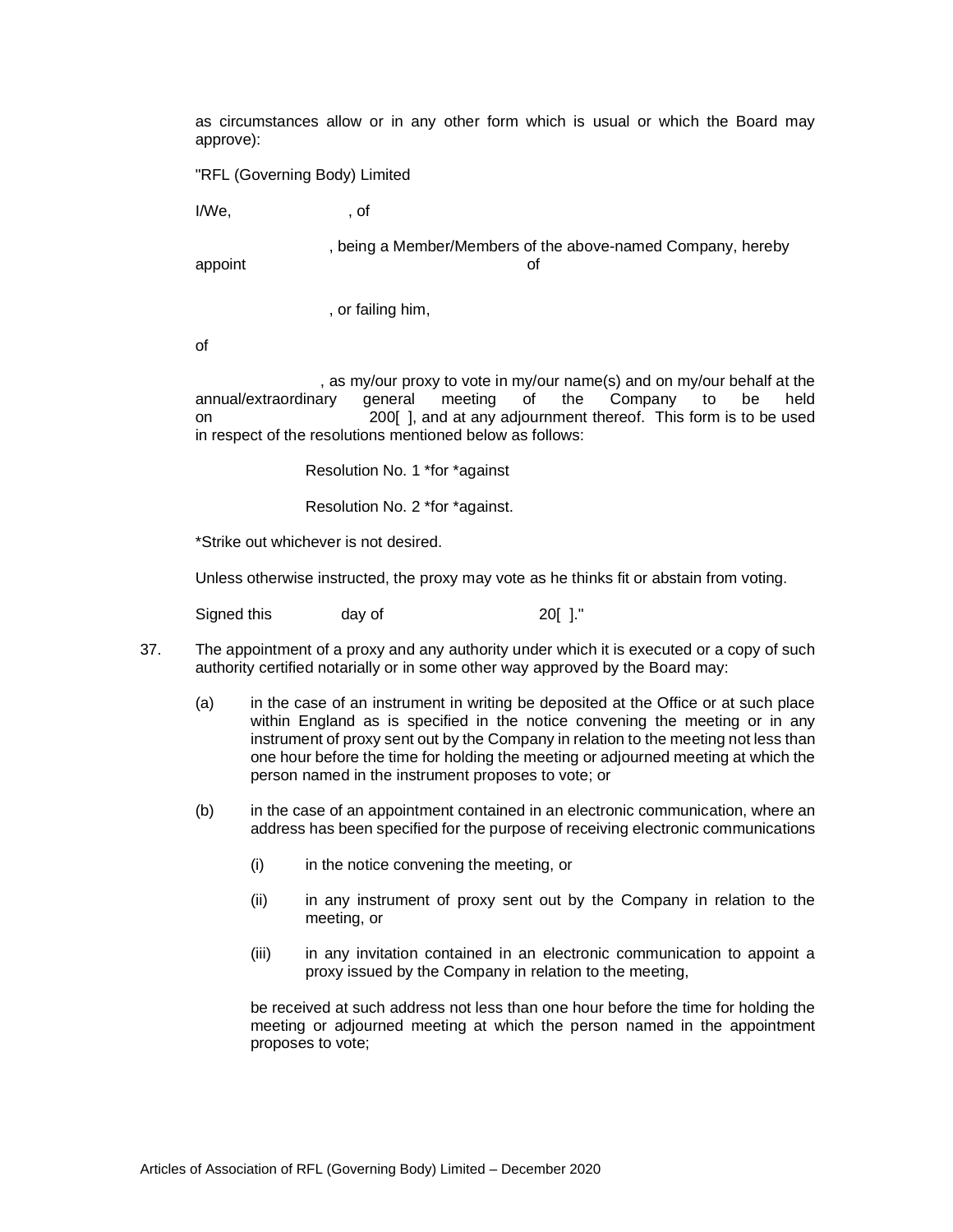- (c) in the case of a poll taken more than 48 hours after it is demanded, be deposited or received as aforesaid after the poll has been demanded and not less than one hour before the time appointed for the taking of the poll; or
- (d) where the poll is not taken forthwith but is taken not more than 48 hours after it was demanded, be delivered at the meeting at which the poll was demanded to the chair or to the Secretary or to any director; and an appointment of proxy which is not deposited, delivered or received in a manner so permitted shall be invalid. In this regulation and the next, "address", in relation to electronic communications, includes any number or address used for the purposes of such communications.
- 38. A vote given or poll demanded by proxy or by the duly authorised Representative of a corporation shall be valid notwithstanding the previous determination of the authority of the person voting or demanding a poll unless notice of the determination was received by the Company at the Office or at such other place at which the instrument of proxy was duly deposited or, where the appointment of the proxy was contained in an electronic communication, at the address at which such appointment was duly received before the commencement of the meeting or adjourned meeting at which the vote is given or the poll demanded or (in the case of a poll taken otherwise than on the same day as the meeting or adjourned meeting) the time appointed for taking the poll.
- 39. If any votes are given or counted at a Council Meeting which shall afterwards be discovered to be improperly given or counted, the same shall not affect the validity of any resolution or thing passed or done at the said meeting, unless the objection to such votes be taken at the same meeting, and not in that case unless the chair of the meeting shall then and there decide that the error is of sufficient magnitude to affect such resolution or thing.
- 40. No objection shall be raised to the qualification of any voter except at the meeting or adjourned meeting at which the vote objected to is tendered, and every vote not disallowed at the meeting shall be valid. Any objection made in due time shall be referred to the chair of the meeting whose decision shall be final and conclusive.

# **BOARD**

- 41. The number of directors shall be not less than three and unless and until varied by ordinary resolution of the Company in Council Meeting shall be subject to a maximum of nine (with the majority of the directors being Non-Executive Directors).
- 42. The directors shall be:
	- (a) a minimum of two and up to a maximum of four Executive Directors; and
	- (b) up to a maximum of five Non-Executive Directors which shall include the Chair.
- 42A. One of the Non-Executive Directors shall be the Chair of the Company. In addition, the Board shall have the right to appoint one of the other Non-Executive Directors as the 'Senior Independent Director' (who shall usually be the longest serving Non-Executive Director (other than the Chair)).

# **EXECUTIVE DIRECTORS**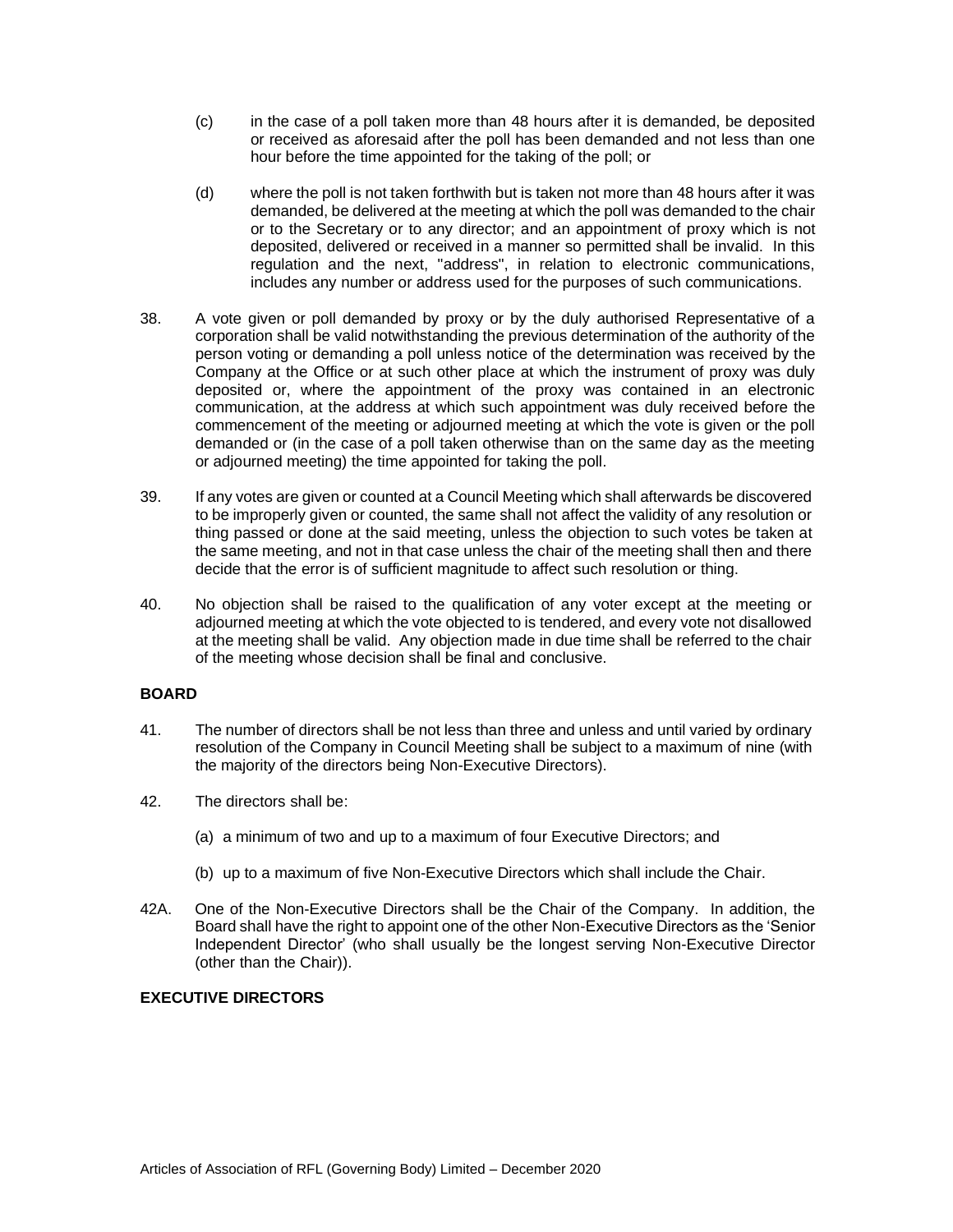- 43. A majority of the Non-Executive Directors shall appoint the Executive Directors on such terms and for such period as they think fit and the Board may delegate to the Executive Directors such of its powers as they think desirable to be executed by them.
- 44. Subject to Article 50, the Executive Directors from time to time may only be removed by a unanimous resolution of the Non-Executive Directors and shall not be subject to retirement by rotation.

### **NON-EXECUTIVE DIRECTORS & CHAIR**

- 45. Subject to the other provisions of these Articles of Association, each Non-Executive Director shall serve for a two, three or four-year term from the Annual Council Meeting at which he is elected or re-elected to the Annual Council Meeting in the last year of that term, provided that the maximum cumulative term of office shall be nine years save that:
	- (a) In exceptional circumstances (for example to assist succession planning) a Non-Executive Director may hold office for one further year; and
	- (b) An existing Non-Executive Director appointed as the Chair (or appointed as a director of the IRL) shall be eligible to serve for a total of 12 years.

When a Non-Executive Director has completed their maximum term, at least four years must elapse before they can be eligible to stand as a Non-Executive Director again.

Each year elections shall be held at the Annual Council Meeting to elect a Non-Executive Director in place of any director retiring and the Board shall ordinarily nominate at least one Independent Person to serve as a Non-Executive Director.

- 46. All Non-Executive Directors (including the Chair) and all candidates for the post of Non-Executive Director shall be Independent Persons. If a Non-Executive Director (including the Chair) ceases to be an Independent Person, then he shall be deemed automatically and immediately to have vacated his position as Non-Executive Director (and, if applicable, Chair).
- 47. If there are fewer or an equal number of candidates nominated as there are vacancies, the candidates shall be declared elected unopposed at the Annual Council Meeting. In the event of there being more candidates nominated than vacancies, there shall be an election at the Annual Council Meeting or a postal ballot in accordance with the provisions of Article 30.

### **NON\_EXECUTIVE VACANCIES**

- 48. Where there is a vacancy or vacancies for a Non-Executive Director (including for the avoidance of doubt the Chair), whether that be by way of Director removal or retirement, failure to appoint at an Annual Council Meeting or otherwise, such vacancy may be filled by the Board provided always that:
	- (a) anyone appointed to fill the vacancy shall be an Independent Person;
	- (b) anyone appointed to fill the vacancy shall hold office until the next Council Meeting;
	- (c) at the next Council Meeting, the person appointed to fill the vacancy shall be subject to election by way of ordinary resolution;
	- (d) in the event that the person appointed to fill the vacancy is not elected at the next Council Meeting, he shall be removed as a Director;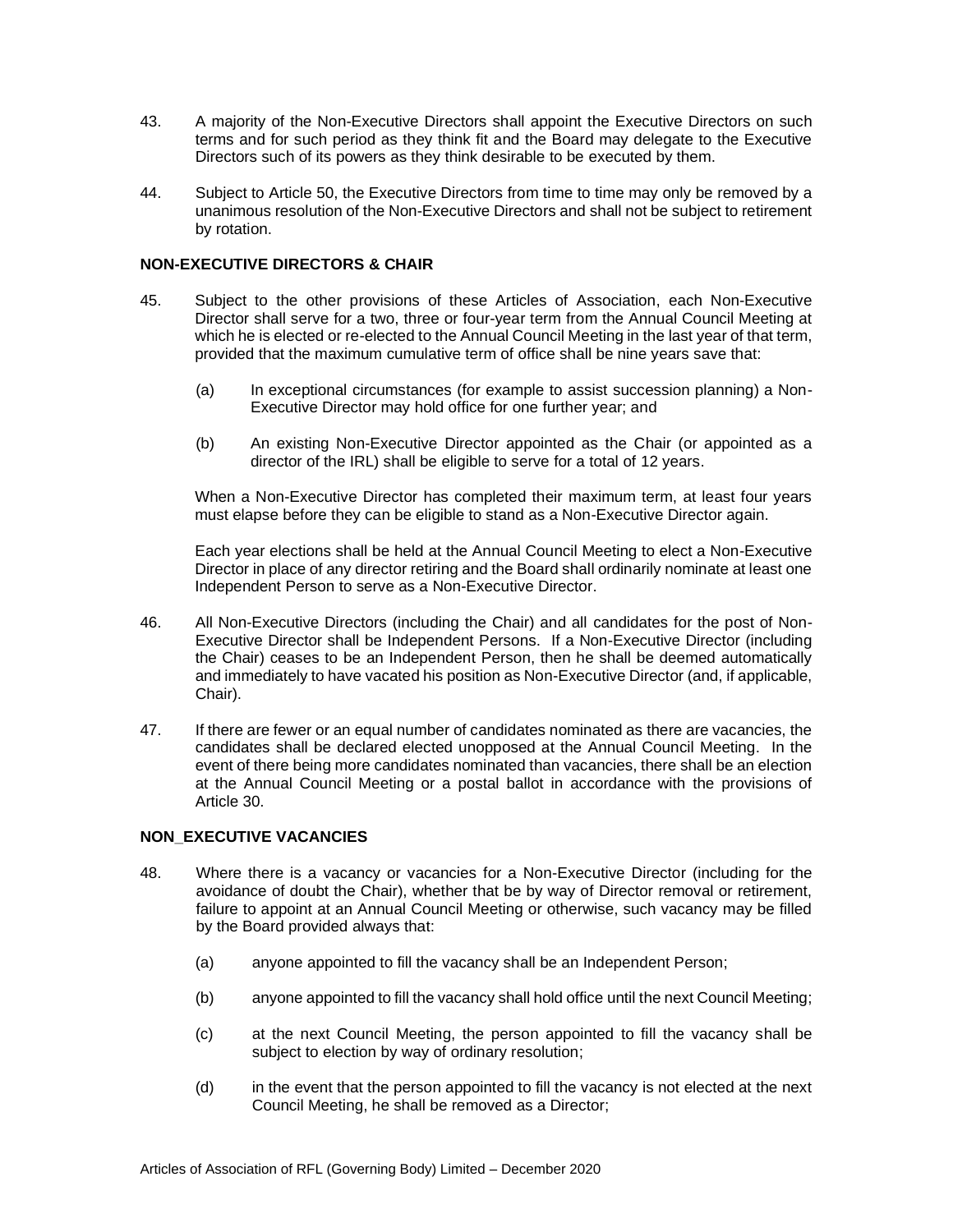(e) in the event that the person appointed to fill the vacancy is elected at the next Council Meeting, he shall remain as a Director until such time as he would have been due to retire had he been appointed at the most recent previous Annual Council Meeting and shall be eligible for re-election in accordance with these Articles.

### **REMOVAL OF DIRECTORS**

- 49. In addition and without prejudice to the provisions of section 303 of the Act, the Members may by Ordinary Resolution remove any Non-Executive Director or the Chair before the expiration of his period of office, and may by an ordinary resolution appoint another suitably qualified person in his stead; but any person so appointed shall retain his office so long only as the director in whose place he is appointed would have held the same if he had not been removed.
- 50. The office of director (including the Executive Directors) shall be vacated in the following circumstances:
	- (a) if a receiving order is made against him or he becomes bankrupt or makes any arrangement or composition with his creditors; or
	- (b) if he becomes of unsound mind; or
	- (c) if by notice in writing to the Board he resigns his office; or
	- (d) if he fails to attend three consecutive Board meetings without giving good or sufficient reason; or
	- (e) in the case of the Non-Executive Directors (including the Chair), when their respective term of office expires and they are not re-elected; or
	- (f) if he becomes prohibited from holding office by law or by virtue of any provision of the Act; or
	- (g) if he is removed from office by a resolution duly passed pursuant to section 303 of the Act; or
	- (h) if he is requested to resign by all the other directors acting together;

Section 293 of the Act shall not apply.

### **POWERS OF THE BOARD**

51. The business of the Company shall be managed by the Board who may pay all such expenses of, and preliminary and incidental to, the promotion, formation, establishment and registration of the Company as they think fit and may exercise all such powers of the Company, and do on behalf of the Company all such acts as may be exercised and done by the Company including, without prejudice to the generality of the foregoing, the power to borrow, and as are not by the Act or by these Articles required to be exercised or done by the Company in general meeting, subject nevertheless to any regulations of these Articles, to the provisions of the Act for the time being in force and affecting the Company, and to such regulations, being not inconsistent with the aforesaid regulations or provisions, as may be prescribed by an Ordinary Resolution, but no resolution made by the Company in general meeting shall invalidate any prior act of the Board which would have been valid if such regulation had not been made.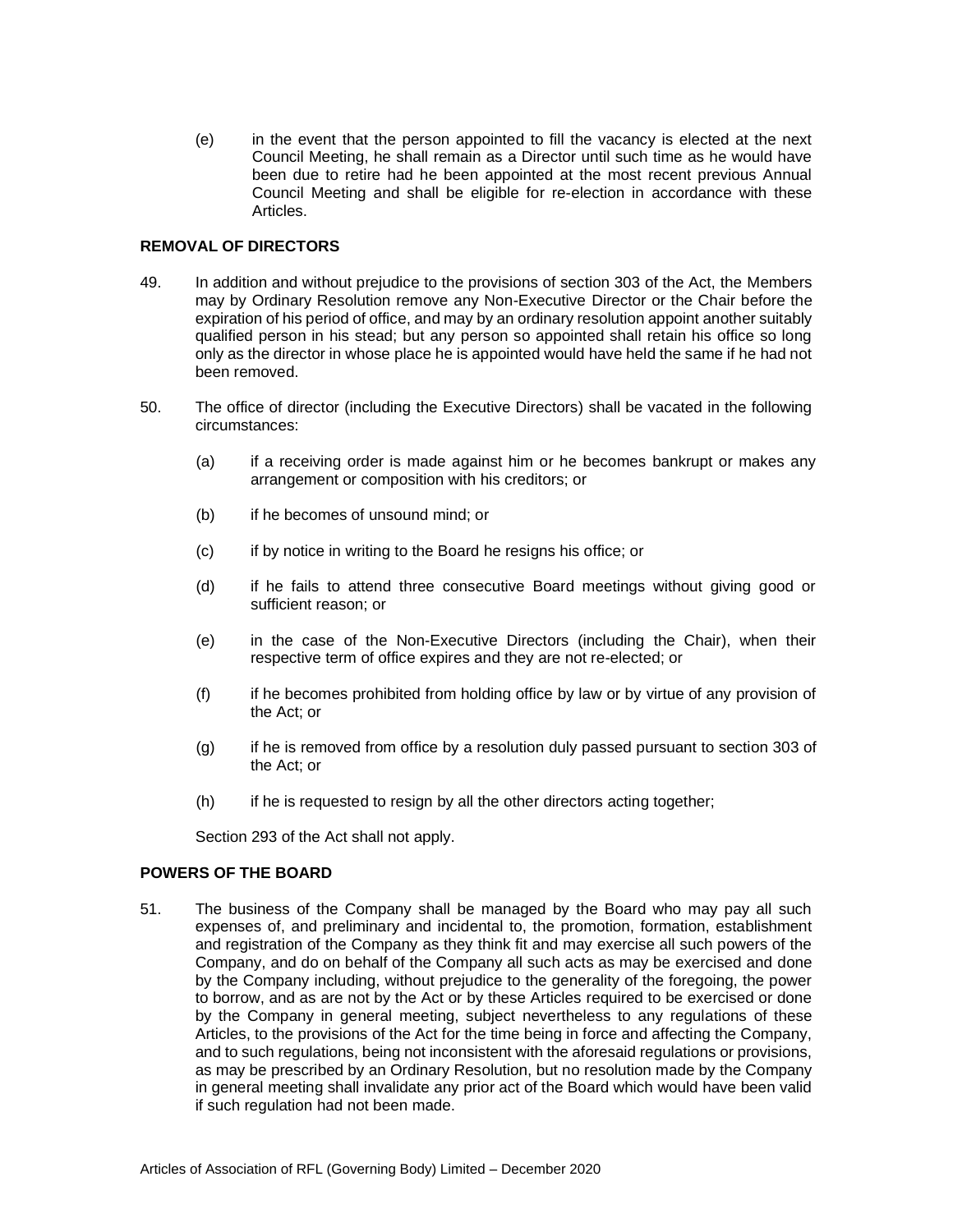- 52. The Board may act notwithstanding any vacancy in their body.
- 53. If the Board shall at any time be or be reduced in number to less than the number prescribed by or in accordance with these Articles, it shall be lawful for them to act as the Board for the purpose of summoning a general meeting, but not for any other purpose.

#### **PROCEEDINGS OF THE BOARD**

- 54. The Board may meet together for the dispatch of business, adjourn and otherwise regulate its meetings as it thinks fit, provided that at least four such meetings shall be held in each year.
- 55. Questions arising at a meeting shall be decided by a majority of votes. Voting on any issue shall be by show of hands. Subject to Article 65 each director shall be entitled to one vote. In the case of an equality of votes, however, the chair of any meeting of the Board shall have a casting vote.
- 56. Notice of all meetings and minutes of all meetings shall be served on all Members of the Board. The Board may invite or allow any person to attend its meetings as an observer and to speak but no such person shall have the right to vote at Board meetings.
- 57. The Chair shall be chair of the Board. The Chair shall preside as chair at all meetings of the Board at which he shall be present, but if at any meeting the Chair is not present within five minutes after the time appointed for holding the meeting or is not willing to preside another Member of the Board shall act as chair of the meeting on the agreement of two directors.
- 58. A meeting of the Board at which a quorum is present shall be competent to exercise all the authorities, powers and discretions by or under the regulations of the Company for the time being vested in the Board generally. The quorum for meetings of the Board or any committee formed pursuant to the provisions of Article 60 shall be three directors, one of whom must be an Executive Director.
- 59. The Board may delegate any of their powers to any sub-committee consisting of such of their number and such other persons as they think fit.
- 60. Any sub-committee formed pursuant to Article 59 shall, in the exercise of the powers delegated to it, conform to any regulations imposed on it by the Board. The resolution making the delegation shall specify the financial limits within which any sub-committee shall function. The meetings and proceedings of any such sub-committee shall be governed by the provisions of these Articles for regulating the meetings and proceedings of the Board so far as applicable and so far as the same shall not be superseded by any regulations made by the Board. All acts and proceedings of such sub-committees shall be reported in due course to the Board.
- 61. All acts bona fide done by any meeting of the Board or of any sub-committee, or by any person acting as a director, shall, notwithstanding it be afterwards discovered that there was some defect in the appointment or continuance in office of any such director or person acting as aforesaid, or that they or any of them were disqualified, be as valid as if every such person had been duly appointed or had duly continued in office.
- 62. The Board shall cause proper minutes to be made of all appointments of the Board and of the proceedings of all meetings of the Company and of the Board and of sub-committees, and all business transacted at such meetings, and any such minutes of any meeting, if purporting to be signed by the chair of such meeting, or by the chair of the next succeeding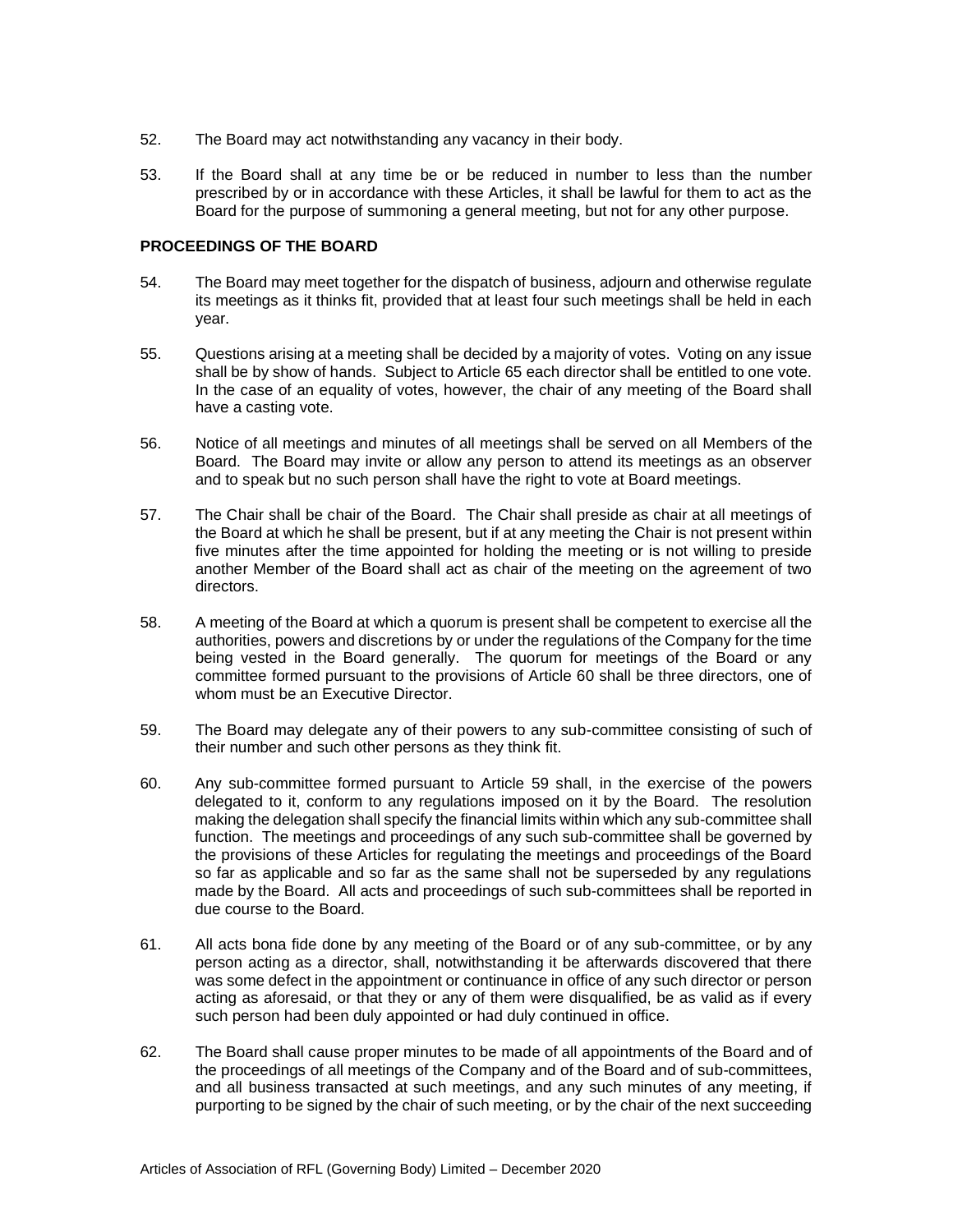meeting, shall be sufficient evidence without any further proof of the facts therein stated. The minutes of recorded decisions shall not be distributed to Representatives or Members but the Board shall regularly report to Council on its activities subject to the requirements of confidentiality. At each meeting of the Board, and any sub-board of the Board, there shall be proposed a resolution that the minutes of the previous meeting of the Board (or such sub-board as appropriate) be approved and following such resolution being passed and the signature of such minutes by the chair of the meeting such minutes shall constitute conclusive evidence of the relevant proceedings.

63. A resolution in writing signed by all the directors for the time being or by all the Members for the time being of any sub-committee who are entitled to receive notice of a meeting of the Board or of such sub-committee shall be as valid and effectual as if it had been passed at a meeting of the Board or of such sub-committee duly convened and constituted.

# **TELEPHONE MEETINGS**

64. A director may participate in a meeting of the Board, or of a committee of the Board, by way of video conferencing or conference telephone or similar equipment which allows every person participating to hear and speak to one another throughout such meeting. A person so participating shall be deemed to be present in person at the meeting and shall accordingly be counted in the quorum and be entitled to vote. Such a meeting shall be deemed to take place where the largest group of those participating is assembled or, if there is no such group, where the chair of the meeting is.

# **DIRECTORS' APPOINTMENTS AND INTERESTS**

- 65. Save as otherwise provided by these Articles, a director shall not vote at a meeting of the Board or of a sub-committee on any resolution concerning a matter in which he has, directly or indirectly, an interest or duty which is material and which conflicts or may conflict with the interests of the Company unless his interest or duty arises only because the case falls within one or more of the following paragraphs:
	- (a) The resolution relates to the giving to him of a guarantee, security, or indemnity in respect of money lent to, or an obligation incurred by him for the benefit of, the Company or any of its subsidiaries;
	- (b) The resolution relates to the giving to a third party of a guarantee, security, or indemnity in respect of an obligation of the Company or any of its subsidiaries for which the director has assumed responsibility in whole or part and whether alone or jointly with others under a guarantee or indemnity or by the giving of security;
	- (c) His interest arises by virtue of his subscribing or agreeing to subscribe for any shares, debentures or other securities of any of the Company's subsidiaries, or by virtue of his being, or intending to become, a participant in the underwriting or sub-underwriting of an offer of any such shares, debentures, or other securities by the Company's subsidiaries for subscription, purchase or exchange;
	- (d) The resolution relates in any way to a retirement benefits scheme which has been approved, or is conditional upon approval, by the Inland Revenue for taxation purposes.

For the purposes of this regulation, an interest of a person who is, for any purpose of the Act (excluding any statutory modification thereof not in force when this regulation becomes binding on the Company), connected with a director shall be treated as an interest of the director.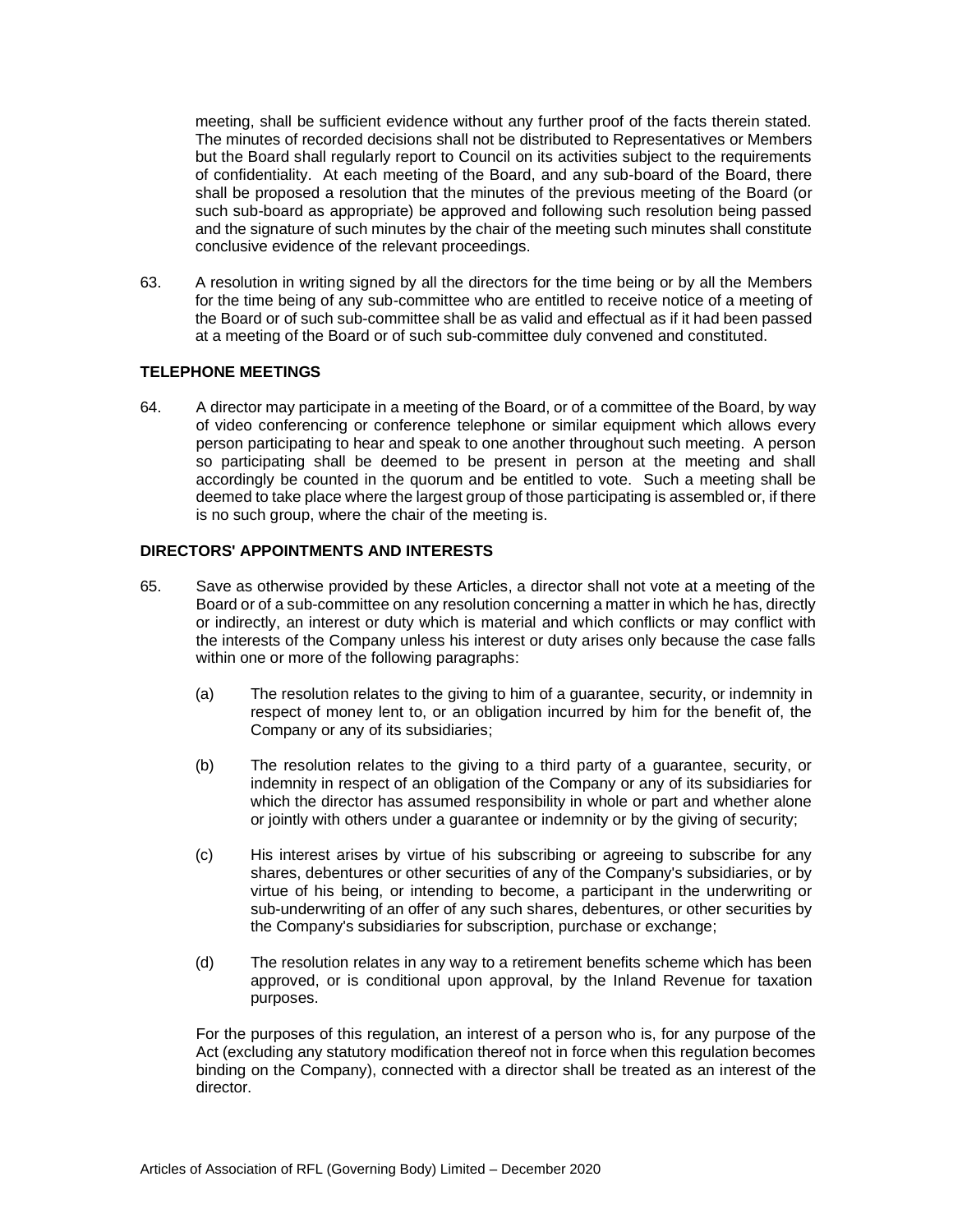- 66. A director shall not be counted in the quorum present at a meeting in relation to a resolution on which he is not entitled to vote.
- 67. The Company may by Ordinary Resolution suspend or relax to any extent, either generally or in respect of any particular matter, any provision of these Articles prohibiting a director from voting at a meeting of the Board or a sub-committee formed under Article 59.
- 68. Where proposals are under consideration concerning the appointment of two or more directors to employment with the Company or any body corporate in which the Company is interested the proposals may be divided and considered in relation to each director separately and (provided he is not for another reason precluded from voting) each of the directors concerned shall be entitled to vote and be counted in the quorum in respect of each resolution except that concerning his own appointment.
- 69. If a question arises at a meeting of the Board or of a sub-committee as to the right of a director to vote, the question may, before the conclusion of the meeting, be referred to the chair of the meeting and his ruling in relation to any director other than himself shall be final and conclusive.
- 70. Subject to the provisions of the Act, the Board may enter into an agreement or arrangement with any director for his employment by the Company or for the provision by him of any services outside the scope of the ordinary duties of a director. Any appointment of a director to an executive office shall terminate if he ceases to be a director but without prejudice to any claim for damages for breach of the contract of service between the director and the Company.
- 71. Subject to the provisions of the Act, and provided that:
	- (i) he has disclosed to the Board the nature and extent of any material interest of his in accordance with Article 65;
	- (ii) he remains an Independent Person; and
	- (iii) the other Board members present at the Board Meeting so agree;

a director notwithstanding his office:

- (a) may be a party to, or otherwise interested in, any transaction or arrangement with the Company or in which the Company is otherwise interested;
- (b) may be a director or other officer of, or employed by, or a party to any transaction or arrangement with, or otherwise interested in, any body corporate promoted by the Company or in which the Company is otherwise interested; and
- (c) shall not, by reason of his office, be accountable to the Company for any benefit which he derives from any such office or employment or from any such transaction or arrangement or from any interest in any such body corporate and no such transaction or arrangement shall be liable to be avoided on the ground of any such interest or benefit.
- 72. For the purposes of these Articles:
	- (a) a general notice given to the Board that a director is to be regarded as having an interest of the nature and extent specified in the notice in any transaction or arrangement in which a specified person or class of persons is interested shall be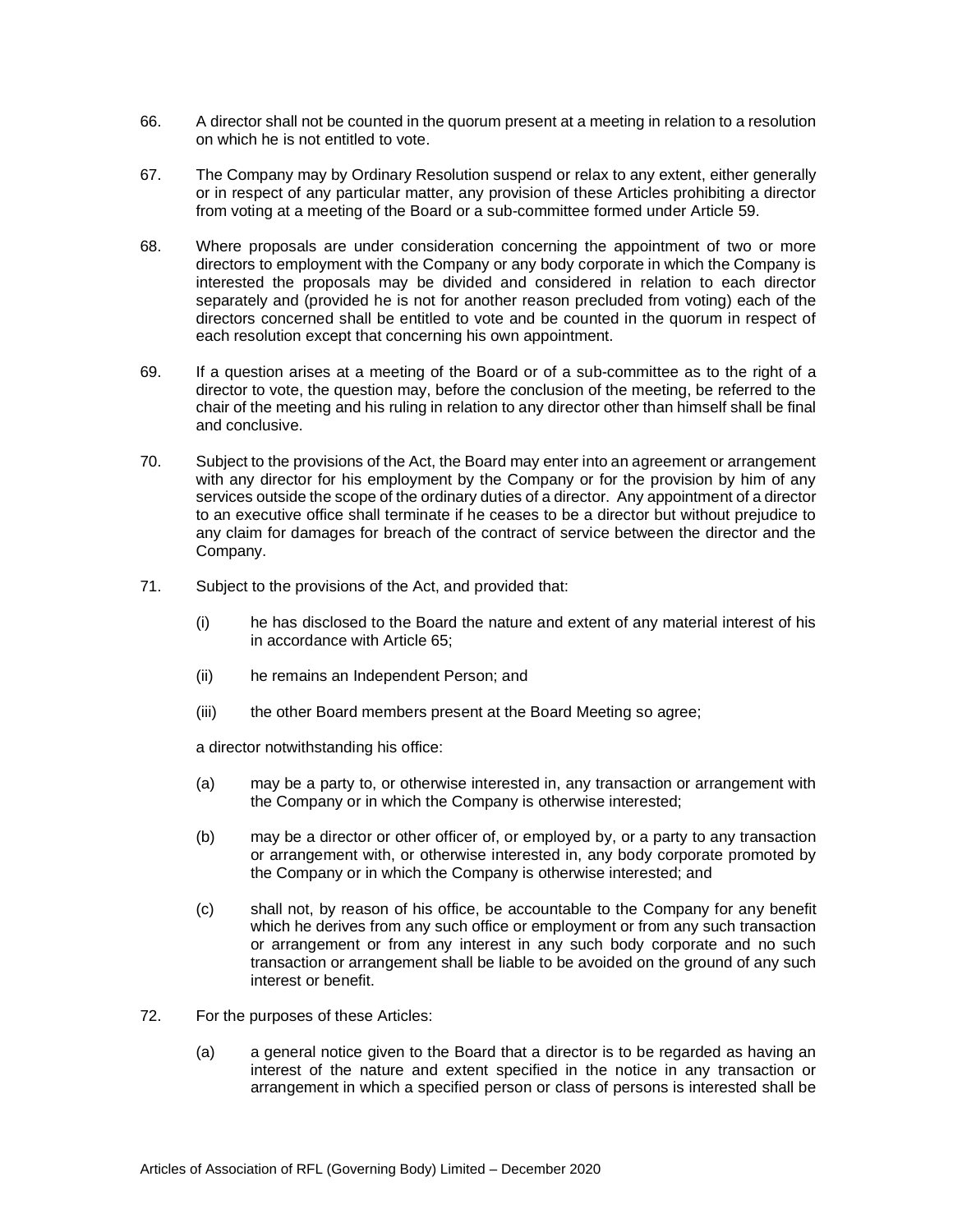deemed to be a disclosure that the director has an interest in any such transaction of the nature and extent so specified; and

(b) an interest of which a director has no knowledge and of which it is unreasonable to expect him to have knowledge shall not be treated as an interest of his.

### **DIRECTORS' GRATUITIES AND PENSIONS**

- 73. The Board may provide benefits, whether by the payment of gratuities or pensions or by insurance or otherwise, for any director who has held but no longer holds any executive office or employment with the Company or with any body corporate which is or has been a subsidiary of the Company or a predecessor in business of the Company or of any such subsidiary, and for any member of his family (including a spouse and a former spouse) or any person who is or was dependent on him, and may (as well before as after he ceases to hold such office or employment) contribute to any fund and pay premiums for the purchase or provision of any such benefit.
- 74. No director shall take any loan from the Company.
- 75. INTENTIONALLY LEFT BLANK

#### **HONORARY POSITIONS**

76. The Company shall have such Honorary Positions as are provided for in the Bye-laws from time to time.

#### **SECRETARY**

77. Subject to the provisions of the Act, the secretary shall be appointed by the Board for such term, at such remuneration and upon such conditions as they may think fit and any secretary so appointed may be removed by them. For the avoidance of doubt, the Secretary may also be a director of the Company.

#### **OPERATIONAL RULES TRIBUNAL**

78 The Board shall select an Operational Rules Tribunal of persons, each of whom (unless the Board agrees otherwise) shall been Independent Person. The Board shall also nominate one or more of the members of the Operational Rules Tribunal as the senior Operational Rules Tribunal member(s). The senior Operational Rules Tribunal member(s) shall be responsible for the selection of members to sit from time to time on the Assessment Panel, the Compensation Tribunal, the Disciplinary Committee, the Appeals Board or any other committee or tribunal which the Operational Rules or the Board require.

# **COMMUNITY GAME**

- 79. In accordance with the powers conferred on it by virtue of Article 59, the Board shall establish a Community Board which shall be accountable to the Board for the management and development of all aspects of the community, grass roots and amateur game of rugby league. The role of the Community Board shall be to assist in the production of strategy in the Community Game and to promote the development and growth of the Community Game and ensure it is more accessible to all.
- 80. Membership of the Community Board will be made up of one representative, who shall serve for a period of 3 years (but shall then be entitled to re-appointment for two further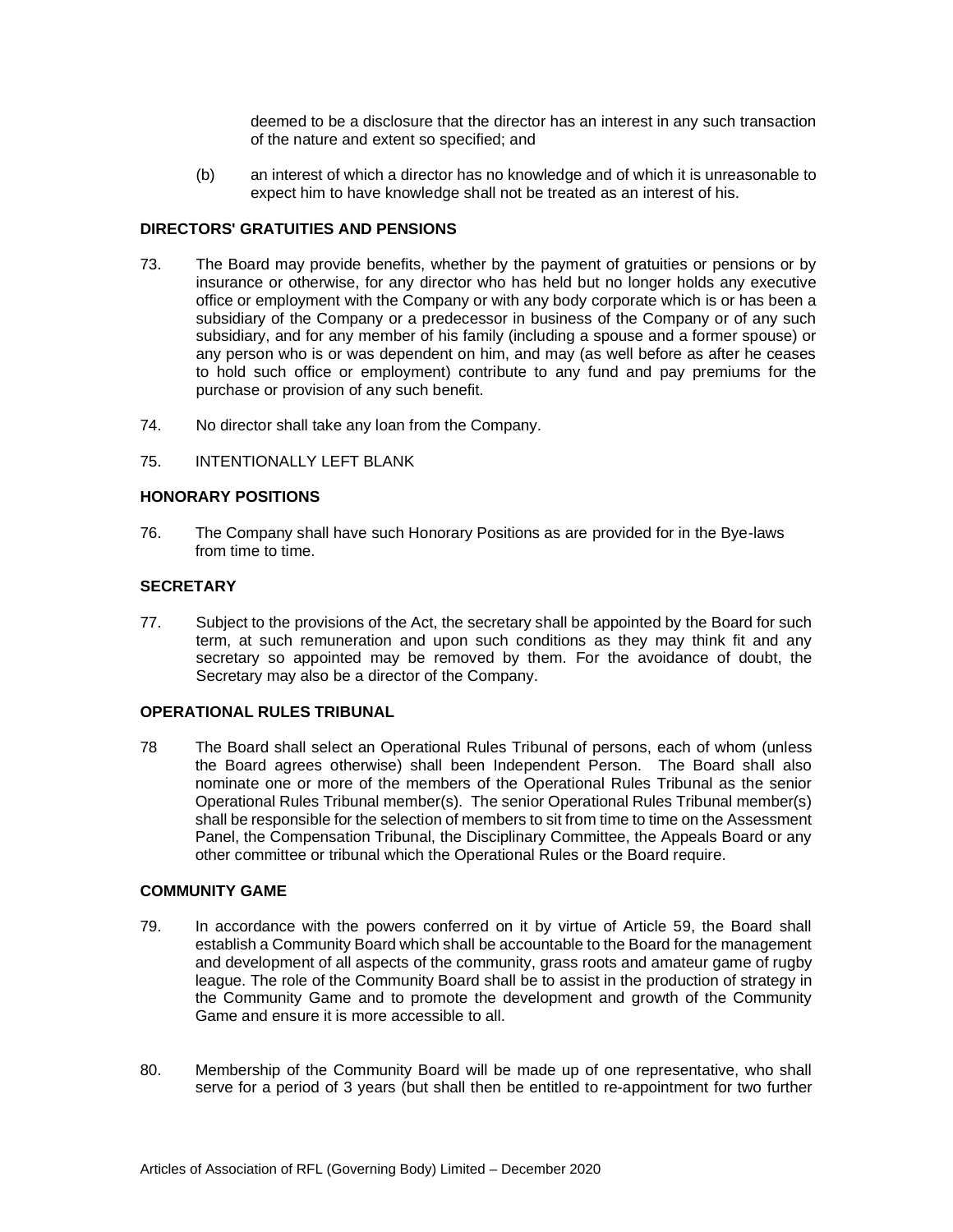terms), from each of the following for so long as they remain, or are entitled to nominate a representative as a, Member of the RFL:

- (a) British Amateur Rugby League Association;
- (b) Armed Forces Rugby League;
- (c) Education rugby league settings;
- (d) Higher Education rugby league settings;
- (e) Tier Four;
- (f) Tier Five and Tier Six Adult Leagues;
- (g) Tier Five Youth and Junior Leagues,

All such representatives elected in accordance with the Community Board's Terms of Reference.

In addition, the following individuals will be members of the Community Board:

- (a) 1 RFL Director whom shall be the chair of the Community Board;
- (b) 2 representatives appointed by the RFL Board who shall serve for a period of 2 years (but shall then be entitled to re-appointment);
- (c) 1 representative from the RFL Foundations' Forum who shall be elected in accordance with the Community Board's Terms of Reference; and
- (d) 1 representative appointed by the RFL Board to represent active participants and to be appointed in accordance with the Community Board Terms of Reference.
- 81. Each of the members of the Community Board shall have one vote at the Community Board. In the case of an equality of votes, however, the chair of any meeting of the Community Board shall have a casting vote.
- 82. The Community Board shall conduct its proceedings in accordance with the Terms of Reference & Operation set by the RFL Board. These Terms of Reference & Operation shall be amended by the RFL Board only.

#### 83 **Community Affiliated members**

- 83.1 Only Community Affiliated members shall be entitled to organise, manage or participate in RFL sanctioned leagues, competitions and matches. Community Affiliated members shall have such rights and benefits as specified by the Board from time to time.
- 83.2 All Community Leagues that as at 11 December 2014 have agreed to be bound by the RFL's Tier 4 – 6 Operational Rules (Community Game) and all Community Clubs that play in such Community Leagues shall be automatically deemed to be Community Affiliated members from that date.
- 83.3 (i) Any organisation which wishes to organise a league at Tiers  $4-6$ ; or (ii) any club which wishes to participate in a Community League; or (iii) any organisation which wishes to officially represent any part of the community game, must, in each case, first apply to the RFL to become a Community Affiliated member. Such application to be in such form as the RFL may direct from time to time.
- 83.4 The Board shall have absolute discretion to determine whether to accept an application to become a Community Affiliated member and, in reaching such decision, shall take into account such factors as they consider appropriate. If the Board accept an application to become a Community Affiliated member it will also specify which competitions the Community Affiliated Member may enter or have responsibility for as appropriate. In addition, the Board may make the granting of Community Affiliated member status subject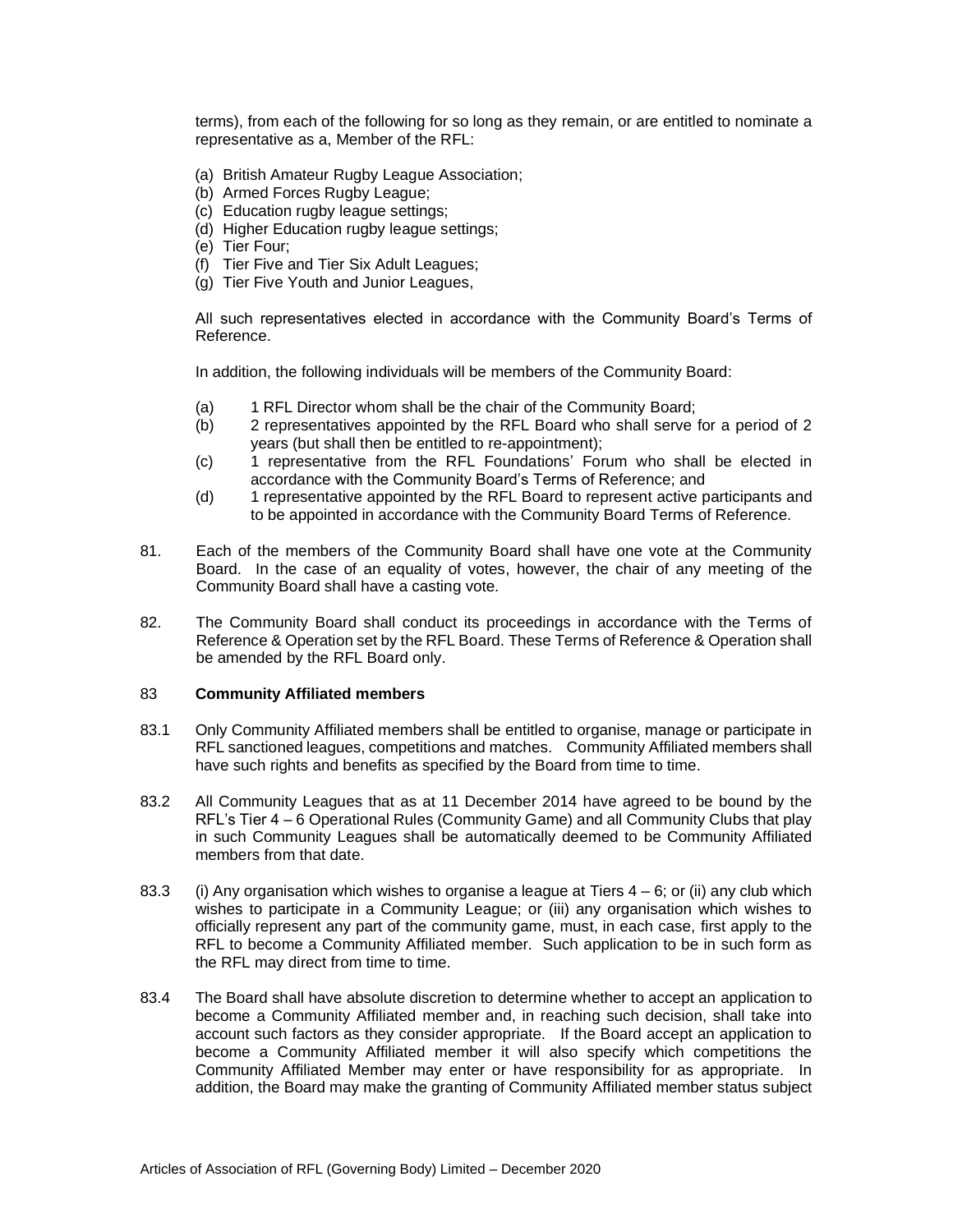to such terms and conditions as it considers appropriate (including, but not limited to, the geographical area of operation).

- 83.5 Participator membership shall be automatically conferred upon all individuals registered with: (a) a Member for so long as the individual remains registered with that Member; or (b) a Community League, Community Club or, Community Organisation which is a Community Affiliated member for so long as: (i) the league, club or organisation remains a Community Affiliated member; and (ii) the individual remains registered with that Community League, Community Club or Community Organisation. For the avoidance of doubt the granting of Participator membership does not confer any right to speak at RFL meetings or any voting rights within the RFL.
- 83.6 Each Community Affiliated member shall have such rights and obligations as set out in these Articles and any Bye-Laws, Operational Rules or similar and agrees to be bound by the RFL Memorandum, Articles of Association, Bye-Laws and Operational Rules and agrees and accepts the primacy of the RFL Memorandum. Articles of Association, Bye-Laws and Operational Rules in the event of conflict with their own Memorandum, Articles of Association, Bye-Laws, Constitution, Competition Rules or similar. For the avoidance of doubt Community Affiliated members are not Members and do not have the right to vote at the RFL Council and shall only have the right to vote and participate at RFL community game meetings and groups if so permitted under the terms of reference set out by the RFL for such meetings and groups.
- 83.7 Each Community Affiliated member agrees to observe the RFL's Anti-Doping Rules, Safeguarding Vulnerable Groups Rules, Safeguarding Policy, Diversity and Anti-Racism Policies, Respect Policy, Code of Conduct on Betting & Related Activity and First Aid Standards and any other rules and policies that may from time to time be adopted by the RFL through the RFL Board and shall ensure that each of their constituent members, employees, officials, players, volunteers and similar shall observe such rules and policies and shall make it a condition of employment or engagement or of participation in any rugby league competition that each such members, employees, officials, players volunteers or similar shall observe such rules and policies.
- 83.8 Any Community Affiliated member intending to resign as a community affiliated member must give at least 6 months' notice in writing to the RFL and may do so only with effect from the end of its season.
- 83.9 Any Community Affiliated member which ceases to be a community affiliated member shall on demand indemnify the Company on behalf of itself and the remaining community affiliated members against all losses, damages, liabilities, costs or expenses whatsoever suffered or incurred by the Company or any such community affiliated member and which arise as a direct result of such cessation provided always that such losses, damages, liabilities, costs or expenses can be said to have arisen solely as a result of the cessation of membership and the contracts or obligations from which such losses arose or were in existence at the date of cessation.
- 83.10 The Board shall have the right to expel any Community Affiliated member from community affiliated membership for good and sufficient reason, by notice in writing sent by prepaid post to the Community Affiliated member's address. The Community Affiliated Member shall have the right to appeal any such expulsion by requesting an appeal in writing to the Board within 14 days of receipt of the notice of expulsion. Any such appeal shall be heard by 3 members of the Operational Rules Tribunal (in accordance with such procedures as such Operational Rules Tribunal considers appropriate).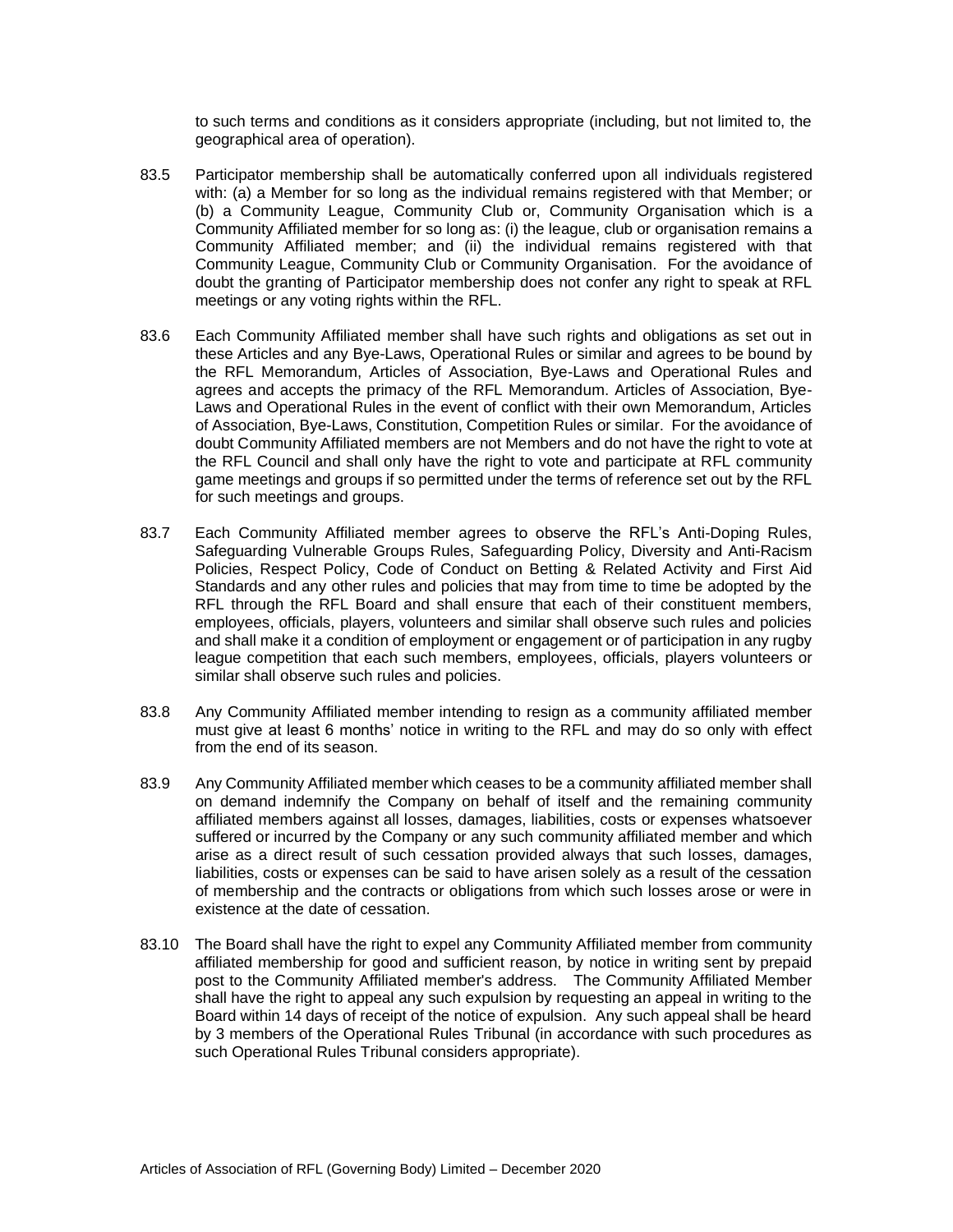- 83.11 Any club, league or other organisation which ceases to be a Community Affiliated member shall automatically and immediately cease to be entitled to organise, manage or participate in RFL sanctioned leagues, competitions and matches.
- 84. BARLA and the RFL shall remain as separate organisations and for the avoidance of doubt the RFL shall not have the power either to amend the Constitution of BARLA or to dissolve BARLA.

# **ACCOUNTS**

- 85. The Board shall cause accounting records of the Company to be kept in accordance with section 221 of the Act and any regulations made pursuant thereto (or as the same may be hereafter amended or altered). In particular, the accounting records shall include proper details of:
	- (a) all sums of money received and expended by the Company and the matters in respect of which such receipts and expenditure take place; and
	- (b) all sales and purchases of goods by the Company; and
	- (c) the assets and liabilities of the Company.
- 86. Accounting records shall be kept at the Office or, subject to section 222 of the Act, at such other place or places as the Board shall think fit and shall always be open to the inspection of the Board (and any Member acting by a duly authorised Representative) at any reasonable time on prior application to the Board and the Board's permission shall not be unreasonably withheld.
- 87. The accounts of the Company shall be examined and the correctness of the income and expenditure account and balance sheet ascertained by one or more appropriately qualified auditor or auditors. Auditors, if required, shall be appointed and their duties regulated in accordance with the Act.
- 88. At the Annual Council Meeting in every year the Board shall lay before the Members financial statements for the period since the last preceding financial statements (or in the case of the first financial statements since the incorporation of the Company made up to a date not more than seven months before such meeting). All financial statements shall be accompanied by reports of the Board and the auditors (if any) of the Company, and copies of such financial statements and of any other documents required by law to be annexed or attached thereto or to accompany the same shall not less than 21 clear days before the date of the meeting, subject nevertheless to the provisions of section 238(4) of the Act, be sent to the auditors (if any) and to all other persons entitled to receive notices of general meetings in the manner in which notices are hereinafter directed to be served.

### **NOTICES**

- 89. A notice may be served by the Company upon any Member, either personally or by sending it through the post in a prepaid letter, addressed to such Member at his registered address as it appears in the register of Members or by giving notice using electronic communications to an address for the time being notified to the Company by the Members, or by publishing it on the Website. For the avoidance of doubt, no additional notification that a notice is to be published on the Website will be given to a Members unless he notifies the Company in writing that he does not wish to receive notice in this way.
- 90. Any Members described in the register of Members by an address not within Great Britain, who shall from time to time give the Company an address within England at which notices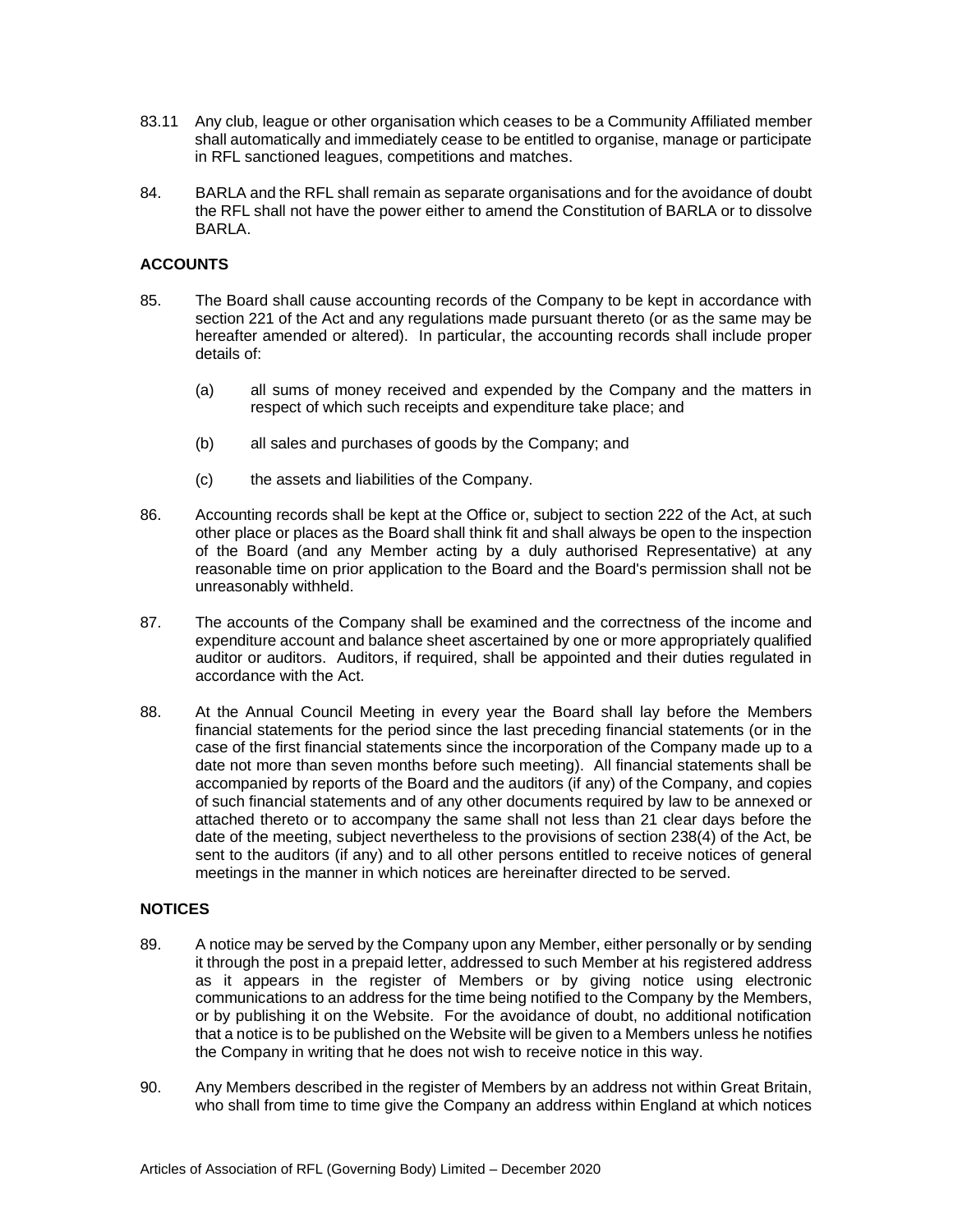may be served upon him, shall be entitled to have notices served upon him at such address, or an address to which notices may be sent using electronic communications, but, save as aforesaid and as provided by the Act, only those Members who are described in the register of Members by an address within England shall be entitled to receive notices from the Company.

91. Any notice, if served by first class (or equivalent) post, shall be deemed to have been served on the day following that on which the letter containing the same is put into the post, and in proving such service it shall be sufficient to prove that the letter containing the notice was properly addressed and put into the post as a prepaid letter. Any notice, if served by electronic communications, shall be deemed to have been given on the following business day after the time it was sent.

# **INDEMNITY**

- 92. Subject to the provisions of the Act but without prejudice to any indemnity to which a director may otherwise be entitled, every director or other officer or auditor of the Company shall be indemnified out of the assets of the Company against any liability incurred by him in defending any proceedings, whether civil or criminal, in which judgment is given in his favour or in which he is acquitted or in connection with any application in which relief is granted to him by the court from liability for negligence, default, breach of duty or breach of trust in relation to the affairs of the Company.
- 93 Without prejudice to the provisions of Article 92 the directors shall have power to purchase and maintain insurance for or for the benefit of any persons who are or were at any time directors, officers, or employees of the Company or any subsidiary of the Company, or who are or were at any time trustees of any pension fund in which any employees of the Company or subsidiary are interested, including (without prejudice to the generality of the foregoing) insurance against any liability incurred by such persons in respect of any act or omission in the actual or purported execution and/or discharge of their duties and/or in the exercise or purported exercise of their powers and/or otherwise in relation to their duties, powers or offices in relation to the Company or any such other company, subsidiary undertaking or pension fund.

# **BORROWINGS**

94. The Board shall restrict the Borrowings of the Company so that they shall not at any time exceed £5,000,000 (five million pounds) without the prior approval of a Special Resolution.

### **OPERATIONAL RULES**

95. The directors have the power from time to time to make, repeal and amend the Operational Rules and the following Anti-Doping Rules, Safeguarding Vulnerable Groups Rules, a Safeguarding Policy, Diversity and Anti-Racism Policies, a Respect Policy and a Code of Conduct on Betting & Related Activity and such other regulations or policies as the Board thinks fit for the better administration of the Company. The Council shall have the ability to amend the Operational Rules from time to time by Special Resolution.

### **DISSOLUTION**

96. Clause 7 and 8 of the Memorandum of Association relating to the winding-up and dissolution of the Company shall have effect as if the provisions thereof were repeated in these Articles.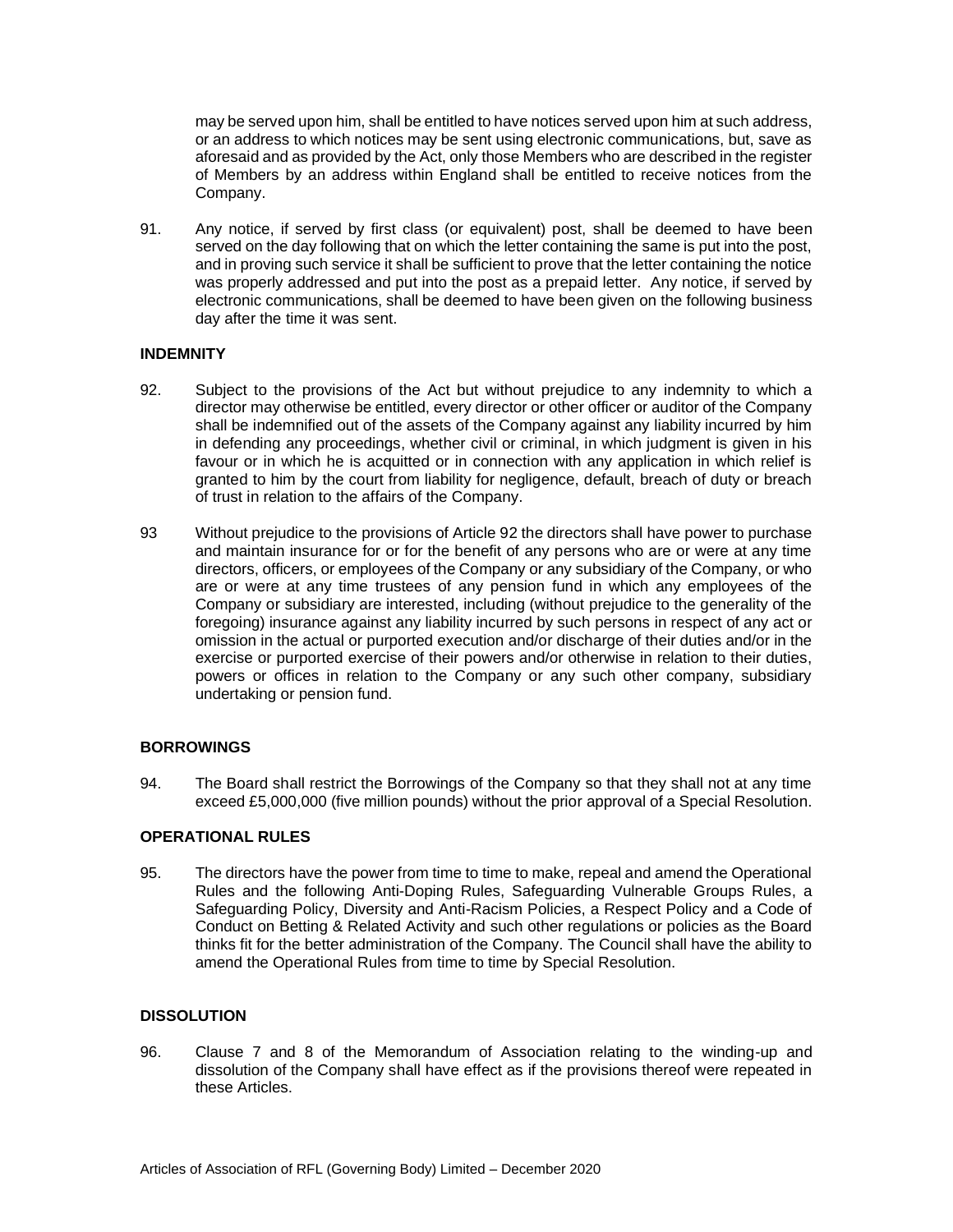#### NAMES, ADDRESSES AND DESCRIPTIONS OF SUBSCRIBERS

\_\_\_\_\_\_\_\_\_\_\_\_\_\_\_\_\_\_\_\_\_\_\_\_\_\_\_\_\_\_\_\_\_\_\_\_\_\_\_\_\_\_\_\_\_\_\_\_\_\_\_\_\_\_\_\_\_\_\_\_\_\_\_\_\_\_\_\_\_\_\_\_\_

\_\_\_\_\_\_\_\_\_\_\_\_\_\_\_\_\_\_\_\_\_\_\_\_\_\_\_\_\_\_\_\_\_\_\_\_\_\_\_\_\_\_\_\_\_\_\_\_\_\_\_\_\_\_\_\_\_\_\_\_\_\_\_\_\_\_\_\_\_\_\_\_\_

\_\_\_\_\_\_\_\_\_\_\_\_\_\_\_\_\_\_\_\_\_\_\_\_\_\_\_\_\_\_\_\_\_\_\_\_\_\_\_\_\_\_\_\_\_\_\_\_\_\_\_\_\_\_\_\_\_\_\_\_\_\_\_\_\_\_\_\_

THE LEEDS CRICKET, FOOTBALL AND ATHLETIC COMPANY LIMITED

(trading as LEEDS RHINOS RUGBY LEAGUE FOOTBALL CLUB) Carnegie Stadium St Michael's Lane **Headingly** Leeds LS6 3BR

HUDDERSFIELD GIANTS LIMITED The Galpharm Stadium Stadium Way Leeds Road Huddersfield HDL 6PG

WAKEFIELD TRINITY RLFC LIMITED Belle Vue Doncaster Road Wakefield West Yorkshire WF1 5HT

Dated: 2006

Witness to the above signatures:

Name: Address:

Occupation: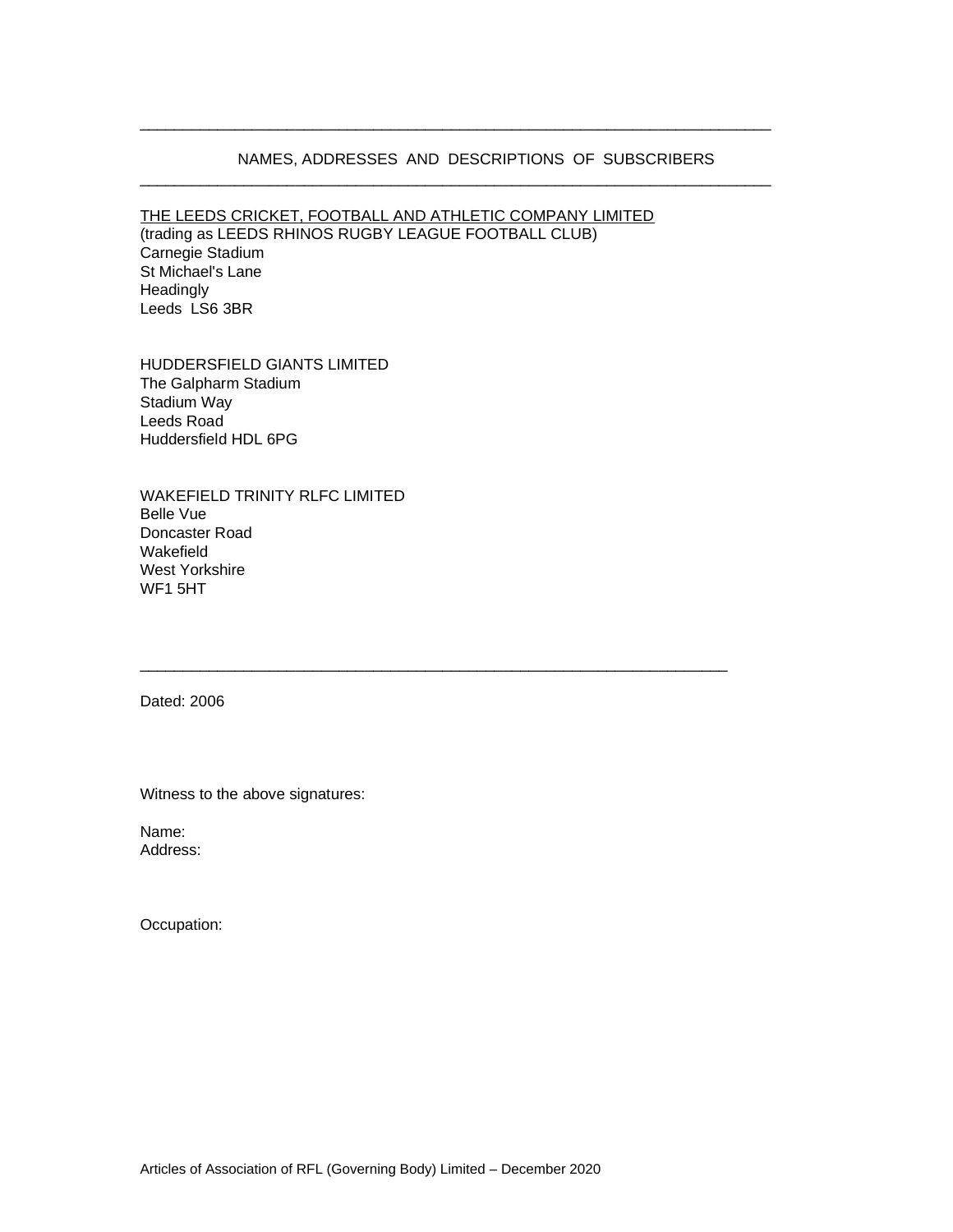# Current Members (as at November 2020)

**Clubs**

| Club Name                   | <b>Company Name</b>                                                                  |
|-----------------------------|--------------------------------------------------------------------------------------|
| <b>Barrow Raiders</b>       | <b>Barrow Rugby Football Club Limited</b>                                            |
| <b>Batley Bulldogs</b>      | <b>Batley Football Club Limited</b>                                                  |
| <b>Bradford Bulls</b>       | Bradford Bulls 2017 Limited                                                          |
| <b>Castleford Tigers</b>    | The Castleford Rugby League Football Club Limited                                    |
| <b>Coventry Bears</b>       | <b>Coventry Bears Limited</b>                                                        |
| Dewsbury Rams               | Dewsbury Rams RFLC (Holdings) Limited                                                |
| Doncaster RLFC              | Doncaster Rugby League Club Limited                                                  |
| <b>Featherstone Rovers</b>  | Featherstone Rovers Rugby League Football Club Limited                               |
| <b>Halifax RLFC</b>         | Halifax Rugby League Football Club Limited                                           |
| <b>Huddersfield Giants</b>  | Huddersfield Sporting Pride Limited                                                  |
| Hull FC                     | Hull Super League Limited                                                            |
| <b>Hull Kingston Rovers</b> | Hull Kingston Rovers Football Club Limited                                           |
| <b>Hunslet RLFC</b>         | New Hunslet Rugby League Football Company Limited                                    |
| <b>Keighley Cougars</b>     | Cougarmania Ltd                                                                      |
| Leeds Rhinos                | The Leeds Cricket, Football and Athletic Company Limited [(also<br>Leeds Rugby Ltd)] |
| Leigh Centurions            | Sporting Club Leigh Limited                                                          |
| London Broncos              | London Rugby League Limited                                                          |
| London Skolars              | London Skolars Limited                                                               |
| Newcastle Thunder           | <b>Thunder Rugby Limited</b>                                                         |
| North Wales Crusaders       | North Wales Crusaders Limited                                                        |
| Oldham RLFC                 | Oldham Rugby League Football Club (1997) Limited                                     |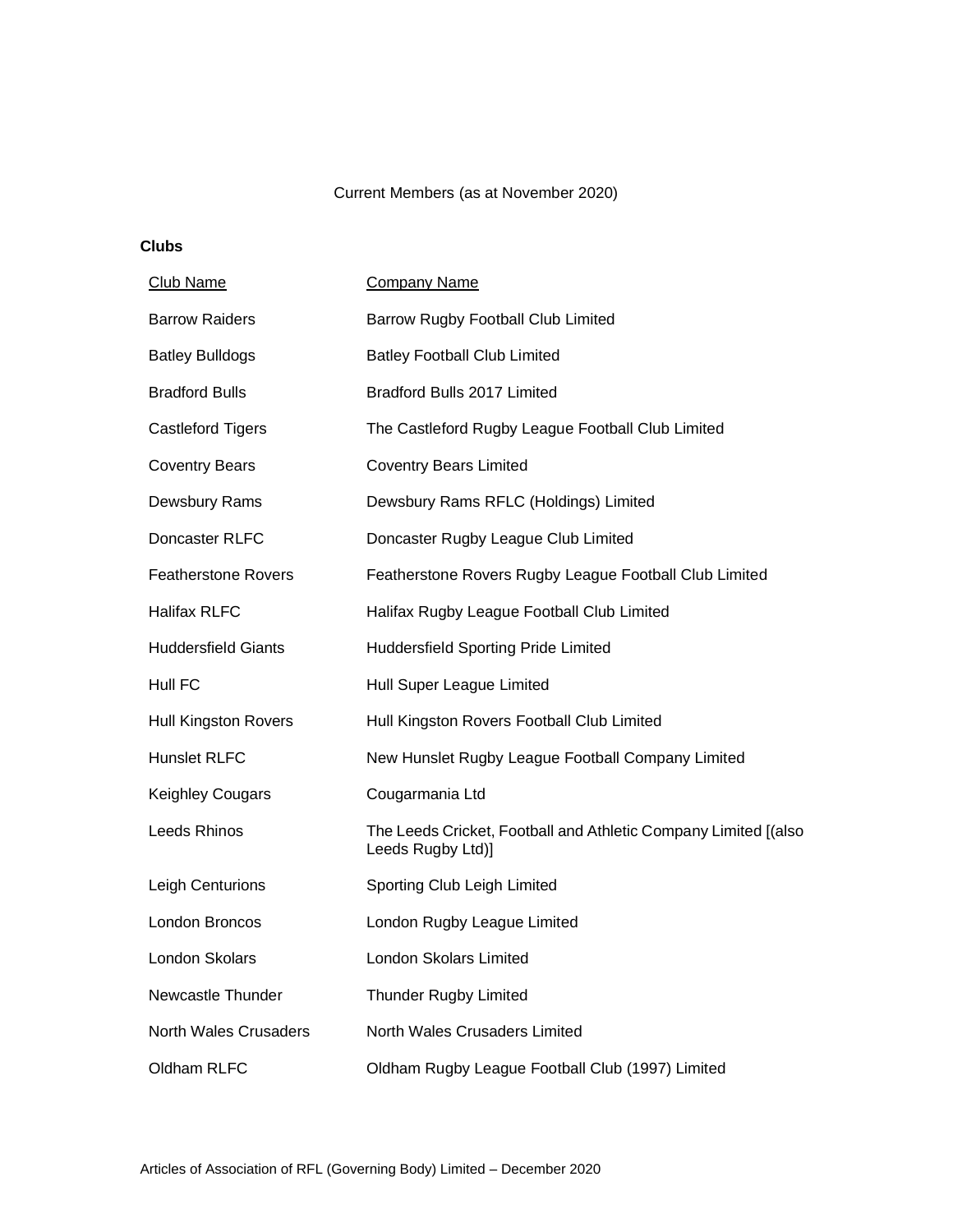| Ottawa Aces               | Hemel Stags (2016) Limited                                  |
|---------------------------|-------------------------------------------------------------|
| <b>Rochdale Hornets</b>   | Rochdale Hornets Rugby Football League Club Society Limited |
| <b>Salford Red Devils</b> | Salford City Reds (2013) Limited                            |
| <b>Sheffield Eagles</b>   | Sheffield Eagles 2000 Limited                               |
| St Helens                 | St Helens Rugby Football Club Limited                       |
| <b>Swinton Lions</b>      | Swinton Lions Rugby League Club Limited                     |
| <b>Wakefield Trinity</b>  | Spirit of 1873 Ltd                                          |
| <b>Warrington Wolves</b>  | The Warrington Football Club Limited                        |
| <b>West Wales Raiders</b> | Raiders Rugby League Ltd                                    |
| Whitehaven RLFC           | Whitehaven Rugby League Football Club (2010) Limited        |
| <b>Widnes Vikings</b>     | Widnes Rugby League Limited                                 |
| <b>Wigan Warriors</b>     | Wigan Rugby League Club Limited                             |
| Workington Town           | Workington Town Rugby League Football Club Limited          |
| York City Knights         | <b>York City Knights Limited</b>                            |

### **Other Members**

BARLA Combined Services Rugby League

### **BYE-LAWS**

- 1.1 Words used in these Bye-laws shall have the meaning assigned to them in the Articles of Association, unless the context otherwise requires.
- 1.2 The Council shall have the ability to amend these Bye-laws from time to time by Special Resolution.

# **RELATIONSHIP BETWEEN THE COMPANY MEMBERS & LEAGUES**

- 2.1 The ownership of Super League, or such other competition if any as may in the future replace it, including the arrangement, management, promotion and administration of the Super League competition (and any event or competition involving Clubs in Super League and rugby league clubs from the southern hemisphere) and all intellectual property rights of any description whatsoever concerning the same shall vest absolutely in SLE.
- 2.2 SLE shall at all times have the sole and exclusive right to
	- (a) negotiate contracts for the Broadcasting and other reproductions of the Super League and other competitions referred to in Bye-law 2.1;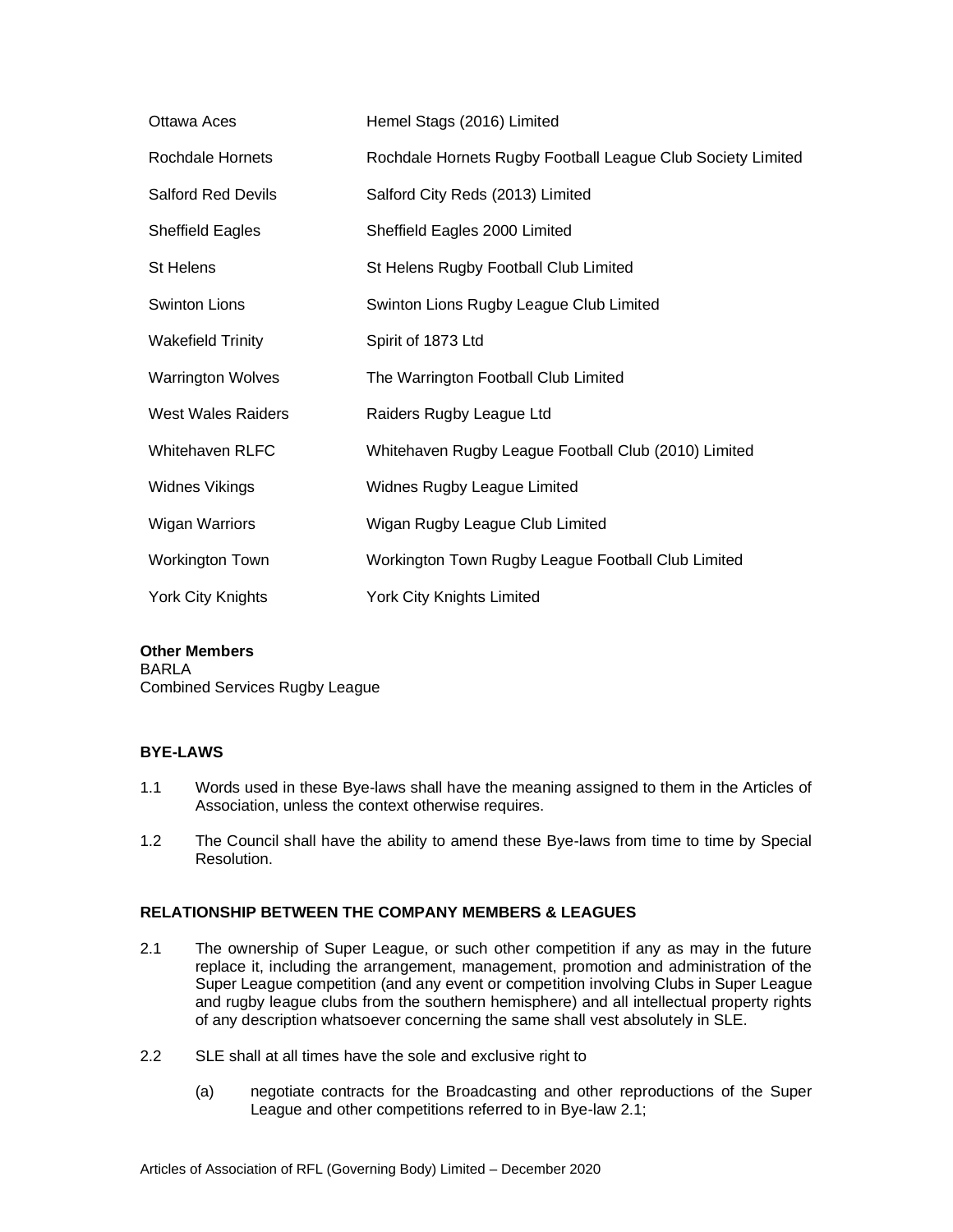- (b) grant licences to use and exploit its name and all other intellectual property owned by SLE, including titular sponsorship for the Super League and Events promoted by it; and
- (c) receive and retain all proceeds gained from these rights for its own use absolutely.

SLE shall be entitled to delegate negotiation of such matters on its behalf to the Board or to any third party which delegation shall be exclusive and shall subsist until terminated by not less than one month's written notice to the Board or the third party concerned by SLE. As regards any delegation to the Board, unless and until such termination notice has been received and has expired, the Board shall be empowered to enter into any contract relating to SLE's rights as if such contract were a contract to be entered into by the Company. It is recorded that such a delegation to the Board was in force at the date of adoption of these Bye-laws on 7 June 2006 and amendment of these Bye-laws on 13 February 2008.

- 2.3 Subject to the Operational Rules, SLE retains and reserves to itself the right to be consulted by the Company before the Company arranges, proposes to arrange or attempts to negotiate whether by correspondence or otherwise any new club competition whether in or out of the season which involves the participation of any club in Super League or of players on the register of such clubs and shall have the right either to refuse to participate or to release its players if the Event, cup tie or match shall interfere in any way with Super League or be in the view of Super League unreasonable in the light of its interests or those of its players and Super League shall be the only judge of such reasonableness. In this Bye-law the word "Event" shall include any match between a Super League club and a club which is a member of a league in the southern hemisphere.
- 2.4. Championship Members and League 1 Members collectively shall at all times have the sole and exclusive rights to:
	- (a) grant licences to use and exploit its name and all intellectual property owned by Championship Members and League 1 Members collectively including titular sponsorship for competitions involving only Championship Members or League 1 Members;
	- (b) receive and retain all proceeds gained from these rights and other relevant commercial rights related solely to competitions in which only Championship Members or League 1 Members compete (including Broadcasting) for its own use absolutely.
- 2.5. Championship Members and League 1 Members collectively have delegated to the Board on an exclusive basis the negotiation of all licences of the rights referred to above, which delegation shall subsist until terminated by not less than one month's notice to the Board from a majority of Championship and League 1 Members. Unless and until such notice has been received and has expired, the Board shall be empowered to enter into any contract relating to such rights as if such contract were a contract to be entered into by the Company. It is recorded that such a delegation is in force at the date of adoption of this Constitution.
- 2.6. Notwithstanding anything to the contrary contained in the Bye-laws or the SLE's Articles of Association:
	- (a) promotion and relegation between Super League and the Championship and the Championship and League 1 shall be in accordance with the provisions of the Operational Rules as amended; and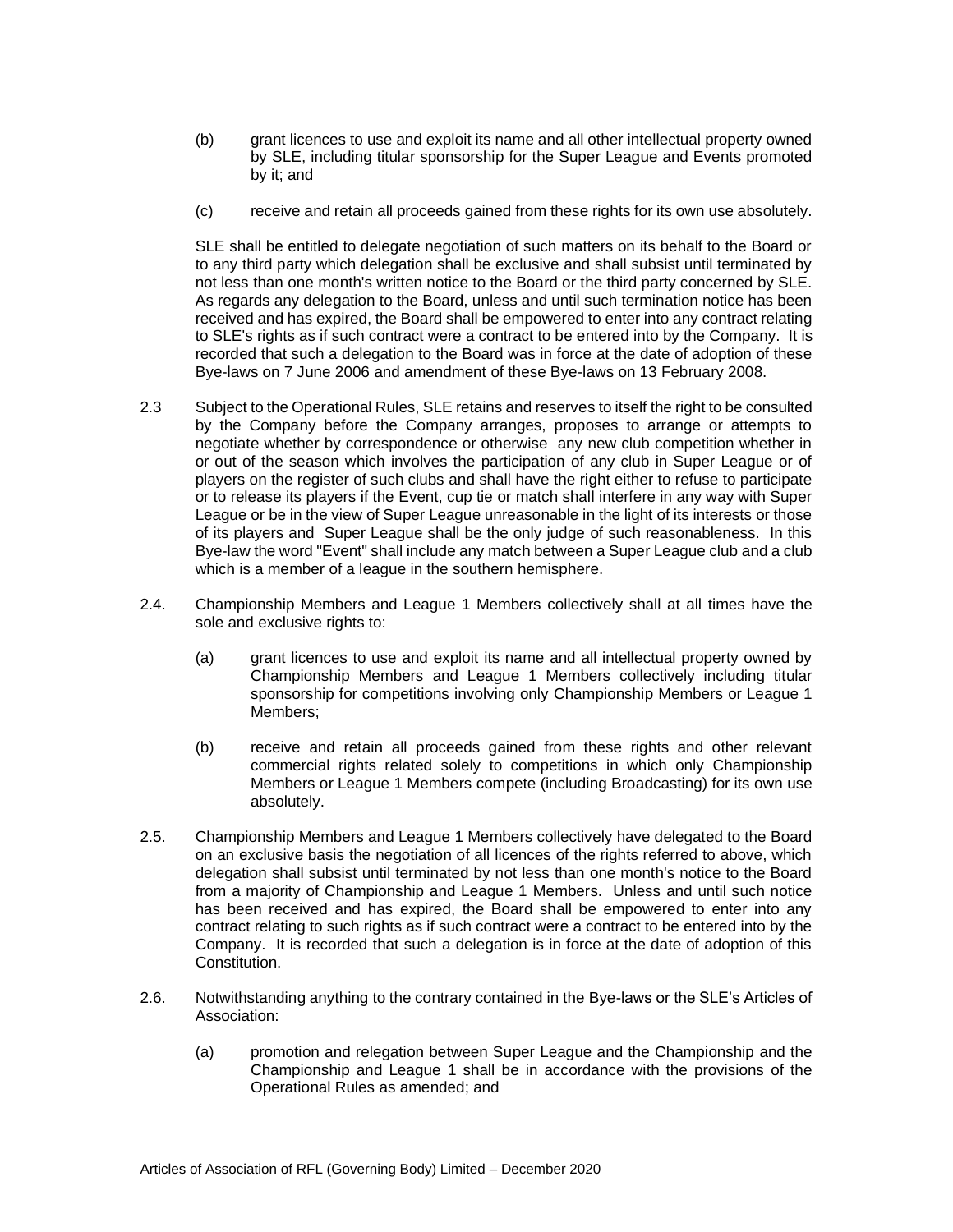- (b) SLE, and SLE Members and the Championship Members and League 1 Members agree to abide by the provisions of the Bye-laws and the Company shall have the sole and exclusive right to:
	- (i) determine the membership of the Company;
	- (ii) govern, organise, administer and retain all proceeds relating to the Cup and other cup competitions and all Representative Matches as set out in the Operational Rules;
	- (iii) implement the rules relating to players, disciplinary matters, anti-doping, Match Officials and licensing of agents, as set out in the Operational Rules and as amended from time to time;
	- (iv) arrange, manage, promote and otherwise administer and deal with all professional rugby league matches (other than those set out in Bye-law 2 above) in Great Britain and Ireland (or any part thereof) (and such other matters or issues which relate to the playing of the Game) and receive and retain all proceeds relating to the same;
	- (v) insofar as such fixtures are determined by someone rather than the Board, separately SLE agrees to discuss the fixture programme for Super League with the Chair not less than 14 days prior to its publication and further agrees to use its reasonable endeavours to take account of the Chair's reasonable representations.
- (c) the Company shall be entitled to dispose of all or any of its assets pursuant to one or more Transfer Agreement(s), to license all or any of its intellectual property rights pursuant to one or more Licence(s), and/or to devolve any of its powers, functions, responsibilities or duties to another party or parties pursuant to a Services Agreement or Services Agreement(s)".
- 3 BARLA and the RFL shall remain as separate organisations and for the avoidance of doubt the RFL shall not have the power either to amend the Constitution of BARLA or to dissolve BARLA,

# **4. MEMBERSHIP BYE-LAW**

4.1 The following expressions shall have the following meanings:

"Acquisition" means the acquisition (whether by purchase, transfer, renunciation or otherwise) of the whole or a substantial part of the assets or undertaking of any Member and Acquires shall interpreted accordingly;

"Change of Control" means that there is any change in the person who controls a Member, and for this purpose "control" shall have the meaning given to it in Section 416 of the Income and Corporation Taxes Act 1988;

"Insolvency Event" shall have the meaning given in Bye-law 4.10 below.

4.2 Under the Articles there is one class of membership of the Company: being the Super League Clubs, the Championship Clubs, League 1 Clubs and non Club members. Save where set out in the Articles or this Bye-law, each Member shall have the same rights and obligations. The Members as at the date of the incorporation of the Company are the Clubs listed in the Annex. For the avoidance of doubt, "Honorary Life Member" status conferred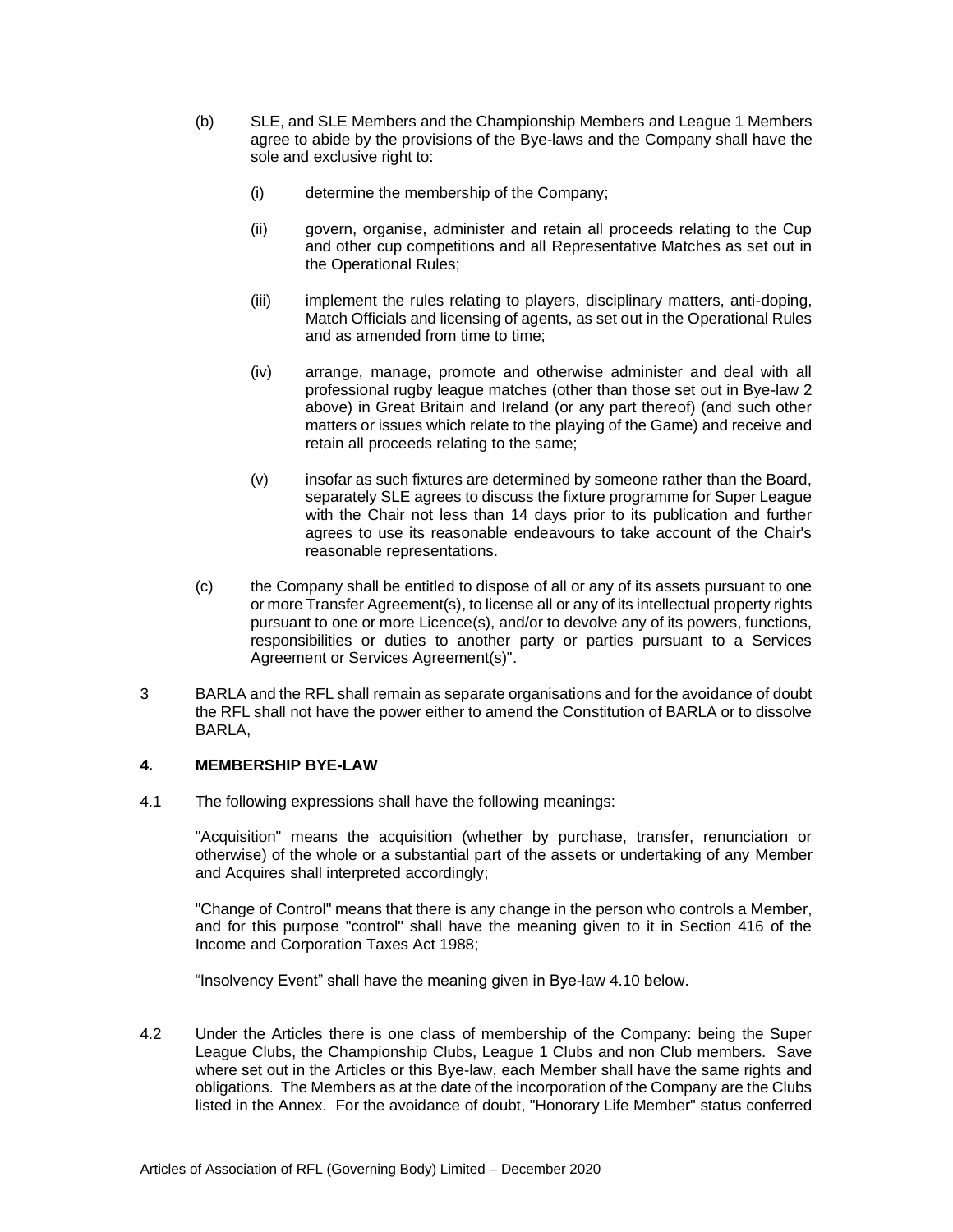on an individual under Bye-law 5 is an honorary title only and does not confer membership of the Company on an individual or any of the rights and obligations of Members and Community Affiliated Membership does not confer membership of the Company on any Community Affiliated Member nor any of the rights of Members.

- 4.3 Where any person Acquires a Member or there is a Change of Control of a Member or a Member (or any entity which in the Company's reasonable opinion is connected or associated with the Member in such a way that it is seen as being part of the Member) is subject to an Insolvency Event, the Member shall immediately notify the Board and the Board shall have the right (but not the obligation) to terminate that Member's membership of the Company by notifying the Member concerned in writing of such termination.
- 4.4 The Board is under no obligation to serve notice within any time limit upon being notified of an Acquisition or Change of Control and may delay in serving notice and take steps to assist the Member at its absolute discretion, but such delay or assistance will not preclude its right to serve a notice of withdrawal of membership at any point in the future.
- 4.5 The Board is under no obligation to serve notice within any fixed time limit upon being notified of an Insolvency Event and may delay in serving notice and take steps to assist the Member, at its absolute discretion but such delay or assistance will not preclude its right to serve a notice of withdrawal of membership at any point in the future.
- 4.6 In the event of a Member ceasing to be a Member upon notice from the Board by virtue of an Acquisition, Change of Control or Insolvency Event, the Board, at its absolute discretion, shall have the right to readmit that Member or admit a new Member in its place on any terms as it sees fit, which for the avoidance of doubt, may include financial, administrative and/or sporting sanctions. In the event of a Member being readmitted, the Board may determine that membership shall be deemed to continue to subsist as if the Member had not ceased to be a Member at all.
- 4.7 The Board has the right (but not the obligation) to stipulate in advance of an Acquisition. Change of Control or Insolvency Event, whether or not the Board would terminate membership and, if so, whether or not a Member will be readmitted or a new Member admitted in such circumstances and to stipulate what terms it will apply.
- 4.8 The Board will from time to time set out its policy setting out the parameters within which it intends to exercise its powers as contained in these Bye-laws but is not bound by such policy or precedent decided under such policy or previous policy and the Board shall be entitled to amend any such policy with immediate effect.
- 4.9 For the avoidance of doubt a Club may participate in Super League without being a Member (at the discretion of SLE). However, any non-Member club which participates in any competition referred to in the Operational Rules (including but not limited to Super League) must agree to be bound by the Bye-laws and in any event will be deemed to have agreed to be so bound by its participation in the competition.
- 4.10 An "Insolvency Event" shall occur if:
	- (a) a Member is a company within the meaning of section 1 of the Companies Act 2006 ("the 2006 Act") and any process, application or event mentioned in (i) to (ix) (inclusive) below occurs in relation to the Member:
		- (i) the Member is deemed unable to pay its debts within the meaning of Section 123 of the Insolvency Act 1986 ("the 1986 Act");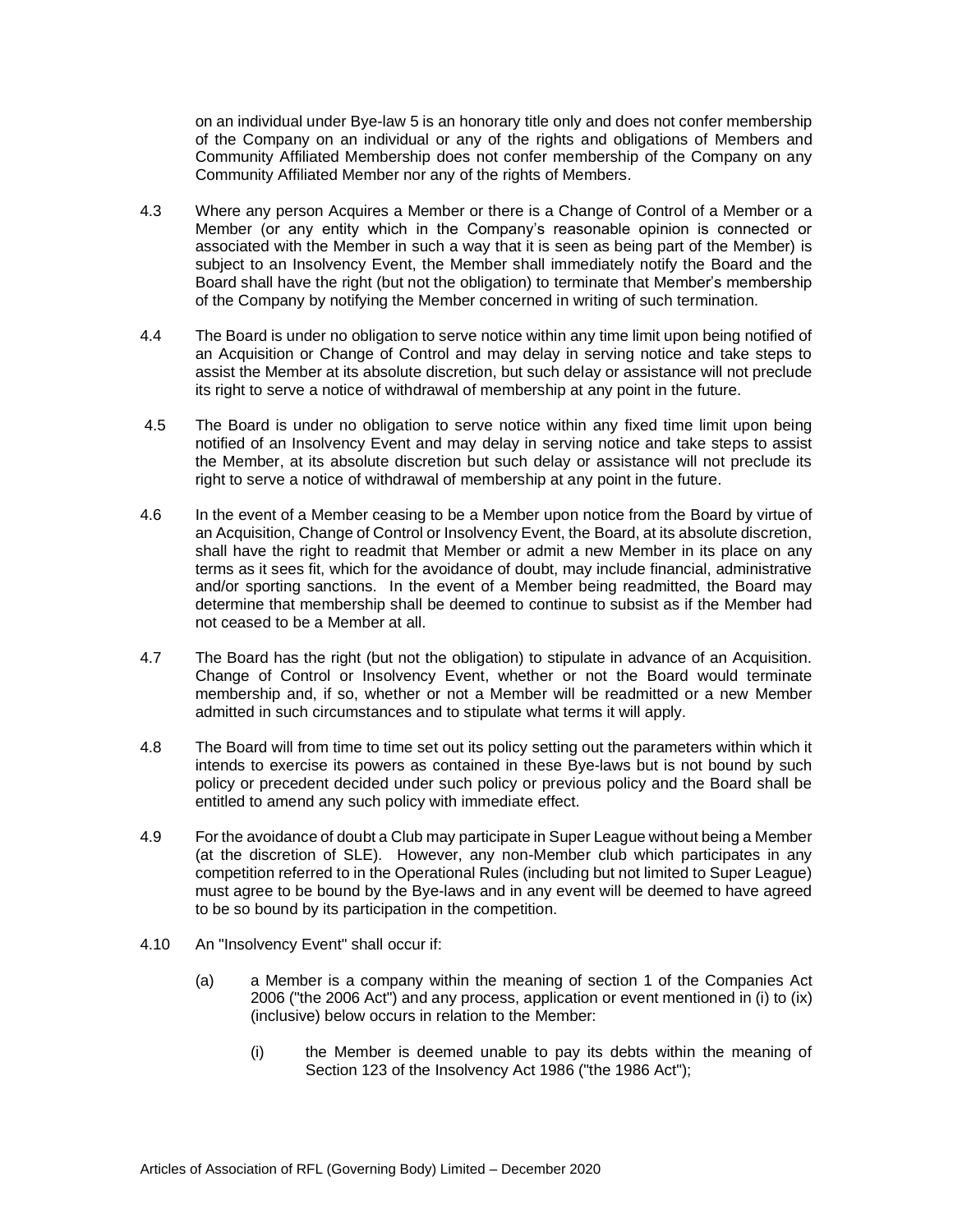- (ii) any demand under section 123(1)(a) of the 1986 Act is served on the Member, any petition is presented, an order is made (including for the appointment of a provisional liquidator) or resolution passed for the winding up of the Member or a notice is issued convening a meeting for the purpose of passing any such resolution (yet excluding any such analogous proceedings relevant to a members' voluntary liquidation);
- (iii) an application is presented for an administration order or any notice of the appointment or of intention to appoint an administrator of the Member is filed in court or an administration order or interim order is made in relation to the Member in each case within the meaning of the 1986 Act;
- (iv) any administrative or other receiver or manager is appointed of the Member or of all or any part of its assets and/or undertaking within the meaning of Part III of the 1986 Act or otherwise or any other step is taken to enforce any encumbrances over all or any part of the assets and/or undertaking of the Member;
- (v) any step is taken, or any negotiations are commenced, by the Member or its directors, with a view to proposing any kind of composition, compromise or arrangement involving the Member and any of its creditors, including but not limited to a voluntary arrangement under Part I of and/or Schedule A1 to the 1986 Act or a compromise or arrangement under Part Xiii of the 2006 Act; or
- (vi) the Member ceases or forms an intention to cease wholly or substantially to carry on business save for the purpose of reconstruction or amalgamation or otherwise in accordance with a scheme of proposals which have previously been submitted to and approved in writing by the Board and which are not already covered by the remainder of this Bye-law 4.10(a);
- (vii) any proceeding or step taken as set out in Bye-laws 4.10(a) (i) to (vi) above in relation to any other company which is part of a group of companies that includes the Member and for the purposes of this clause "group" shall be as defined in the 2006 Act;
- (viii) the Member is subject to any insolvency regime in any jurisdiction outside of England and Wales which is analogous to the processes detailed in Byelaws 4.10(a) (i) to (vii) above; and/or
- (ix) any proceeding or step is taken or any court order made in any jurisdiction made which has a substantially similar effect to any of the foregoing.
- (b) a Member is not a company and any process, application or event which would be an Insolvency Event if that Member were a company or which is considered by the Board in its absolute discretion to be similar to one of the events listed above, occurs in relation to the owner or owners, member or members, sole trader or partners of that Member, as appropriate.
- 4.11 Any person who was a director of or was concerned in the management of any Member at the time at which any Insolvency Event occurred or at any time in the period of 12 months before any such Insolvency Event occurred shall not be entitled to become or to remain a director of that or any other Member unless that person shall have shown good cause to the reasonable satisfaction of the Board as to his/her fitness to be such a director and no Member shall engage or retain any such person as a director.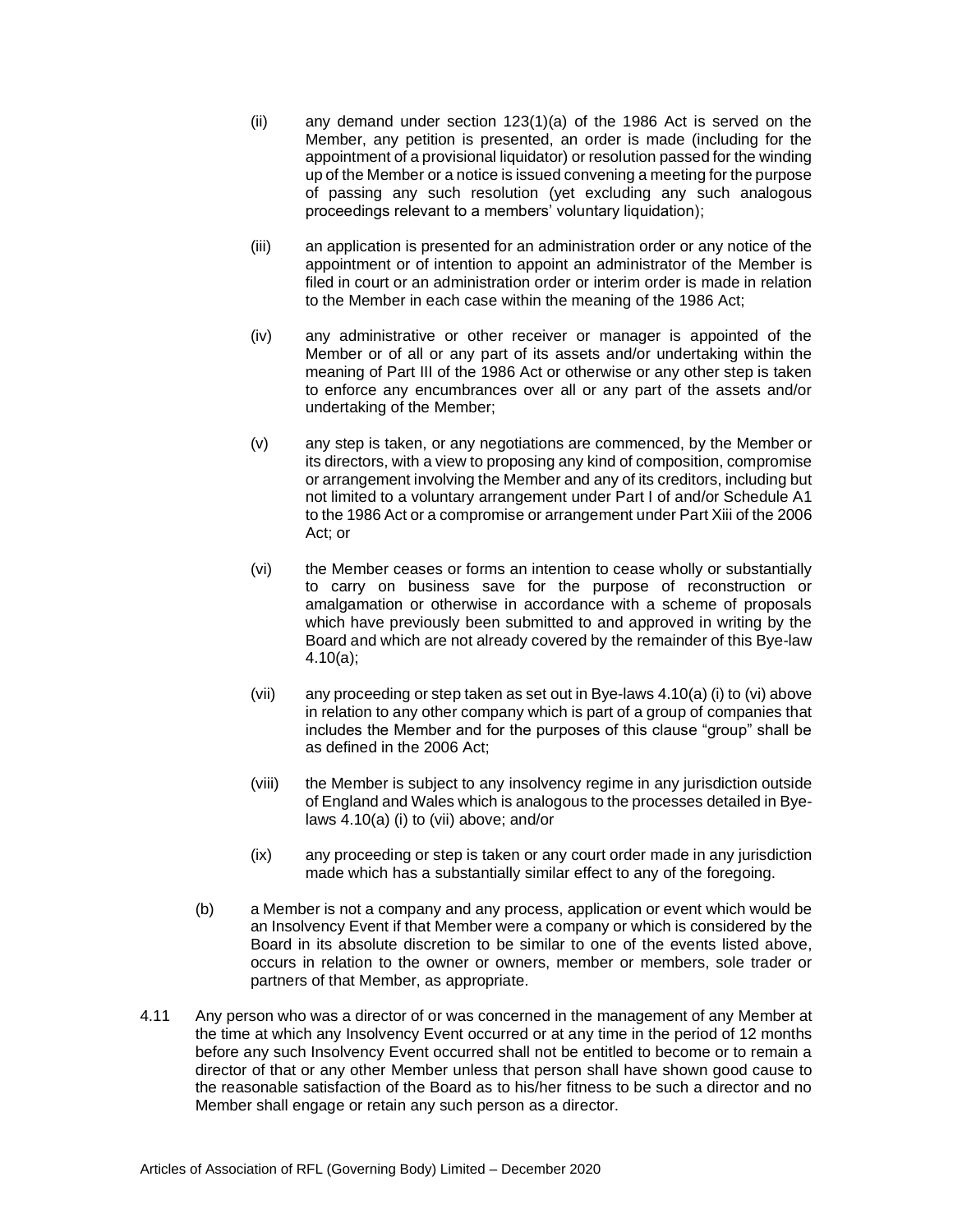- 4.12 The Board shall have the right to require by written notice any Member which is a Club and which is for the time being not registered as a limited company incorporated under the 2006 Act (or any prior equivalent statute) as amended to as quickly as is practicable take all such steps as are within its power to become such a limited company. If the relevant Member shall, after such time as the Board shall deem reasonable for the purpose of incorporation, have failed to become so incorporated the Board shall be entitled to expel such Club from membership of the Company in the manner set out in above.
- 4.13 Any Member which is a Club intending to resign as a Member of the Company may do so only with effect from the end of a Season ("the Relevant Season") and any such resignation shall only be effective if given in writing to the Chair of the Board on or before 31 August preceding the end of the Relevant Season.
- 4.14 Any Member which voluntarily ceases to be a member of the Company shall on demand indemnify the Company on behalf of itself and the remaining Members against all losses, damages, liabilities, costs or expenses whatsoever suffered or incurred by the Company or any such Member and which arise as a direct result of such cessation (including, but not limited to, loss of income or profits from any Broadcasting, sponsorship or other commercial agreement) provided always that such losses, damages, liabilities, costs or expenses can be said to have arisen solely as a result of the cessation of membership and the contracts or obligations from which such losses arose or were in existence at the date of cessation
- 4.15 Except in relation to membership of SLE if any Member resigns from membership or is unable to continue in the RFL or is suspended or expelled from the relevant league or from membership then its playing record shall (if the Board thinks fit) be expunged and the membership of the divisions shall be decided by the Board.

# **5. HONORARY POSITIONS**

- 5.1 There shall be the following Honorary Positions:
	- (a) Patron, who shall be the ruling Monarch from time to time;<br>(b) Life President, who shall be the Lord Derby from time to tin
	- Life President, who shall be the Lord Derby from time to time;
	- (c) The President;
	- (d) Vice-President;
	- (e) the Life Vice-Presidents; and
	- (f) the Life Members.
- 5.2 At the Council meeting prior to the Annual Council Meeting the Board shall nominate one candidate for consideration for the position of Vice-President. The nominated candidate will usually be the longest serving member of Council who has not already served as Vice-President or President. Council will indicate at that same Council meeting if that candidate is considered appropriate. At the Annual Council Meeting, the Council will formally nominate a candidate to serve as Vice-President until the Annual Council Meeting the following year for election by a simple majority. If the candidate is not elected then the longest serving member of Council who has not already served as Vice-President or President shall be elected as Vice President automatically.
- 5.3 At each Council meeting prior to an Annual Council Meeting at which a President's term of appointment is due to expire, the Board shall nominate at least one candidate for consideration for the position of President whom the Board believes will represent the Game with distinction and/or add significant profile to the Game. Council will indicate at that Council meeting if: (i) only one candidate has been nominated, if that candidate is considered appropriate; or (ii) if more than one candidate has been nominated, which candidate is considered most appropriate. At the Annual Council Meeting, the Council will